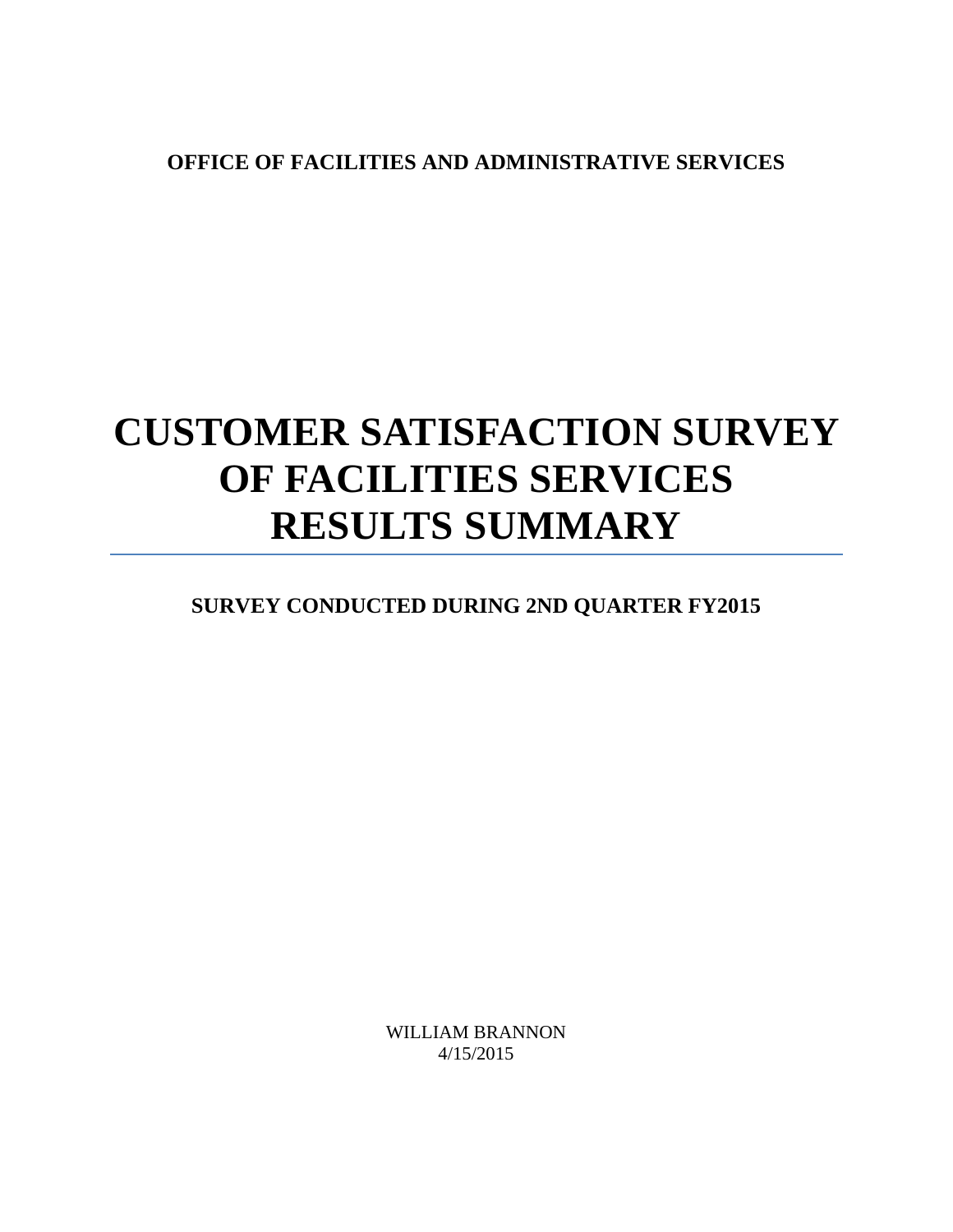## **TABLE OF CONTENTS**

| L    | SURVEY TIMELINE AND TARGETED POLLING GROUP | (p. 3)  |
|------|--------------------------------------------|---------|
| II.  | SURVEY METHODOLGY                          | (p. 3)  |
| III. | ANALYSIS OF SURVEY RESULTS                 | (p. 3)  |
| IV.  | <b>SURVEY RESULTS</b>                      | (p. 4)  |
| V.   | <b>SURVEY COMMENTS</b>                     | (p. 8)  |
| VI.  | <b>NEXT STEPS</b>                          | (p. 20) |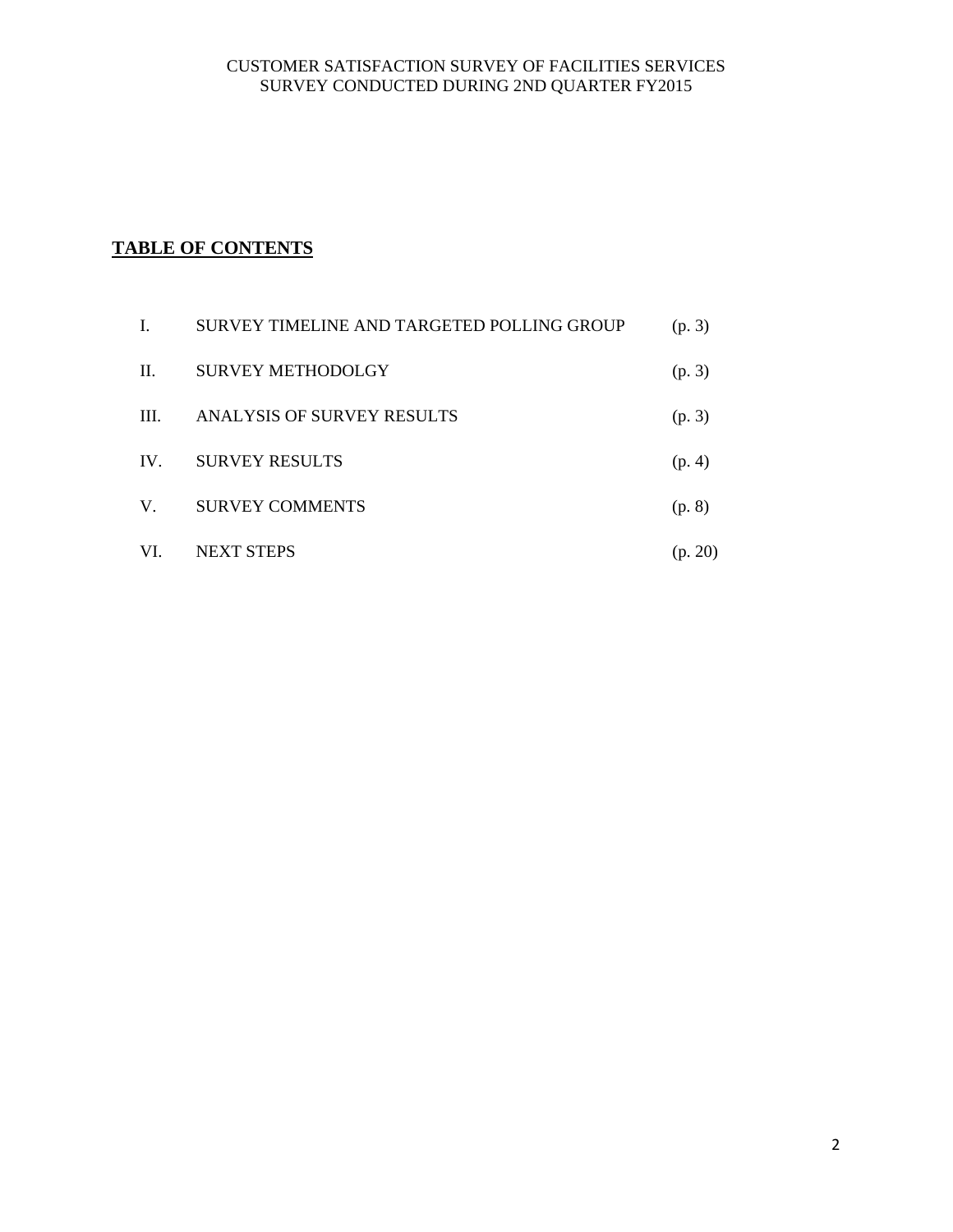## **I. SURVEY TIMELINE AND TARGETED POLLING GROUP**

In February, 2015 the Office of Facilities and Administrative Services, Division of Facilities Management distributed an eight question survey to employees within the MIB and SIB.

The questions focused on areas such as building and office cleaning, trash and recycling removal, pest control, mechanical systems and utilities support (i.e. HVAC, plumbing, electricity, water, etc), safety and indoor air quality and elevator maintenance. The purpose of the survey was to gauge employee satisfaction in each of these areas, and to determine possible areas for improvement.

## **II. SURVEY METHODOLGY**

The facilities survey was sent out via LAN message to all employees within the MIB/SIB on 2/2/15. Reminders went out to the Administrative Contacts and DAS's on 2/6/15 to encourage additional participation, and the survey concluded on 2/18/15.

## **III. ANALSIS OF SURVEY RESULTS**

There were 173 responses from employees within the MIB, which based on the population of 1800 occupants, equals a response rate of 9%. From the SIB, there were 14 responses, which based on a population of 200 occupants equals a response rate of 7%.

Responses to question # 8 of the survey show that 65% are satisfied with the facilities management service(s) they receive. The highest employee's satisfaction was to question #5, where 79% indicated that they agreed that the restrooms were clean and well stocked.

Results showed that the largest concern and area for improvement was the trash pick-up, with custodial with recycling coming in next.

Employee responses show that 47% disagree/strongly disagree that trash pick-up meets their expectations. The main concerns include the following areas:

- Trash collection should be at the end of the week, when more is likely to have accumulated.
- Trash collection should be more frequent, and increased from once to twice a week.
- Trash pick-up scheduled too early, before some employees in the office so collection missed.
- The trash collection is inconsistent. Trash is sometimes collected, sometimes not.
- Need better communication to employees of trash collection schedule.
- Trash often mixed with recycling during pick-ups.

Employee responses show that 31% disagree/strongly disagree that office cleaning meets their needs. The concerns include the following:

- Custodial should focus less attention on dusting and more on trash collection and vacuuming.
- Assure that all offices are cleaned. Some offices are often overlooked.
- Cleaning staff often disruptive during work hours.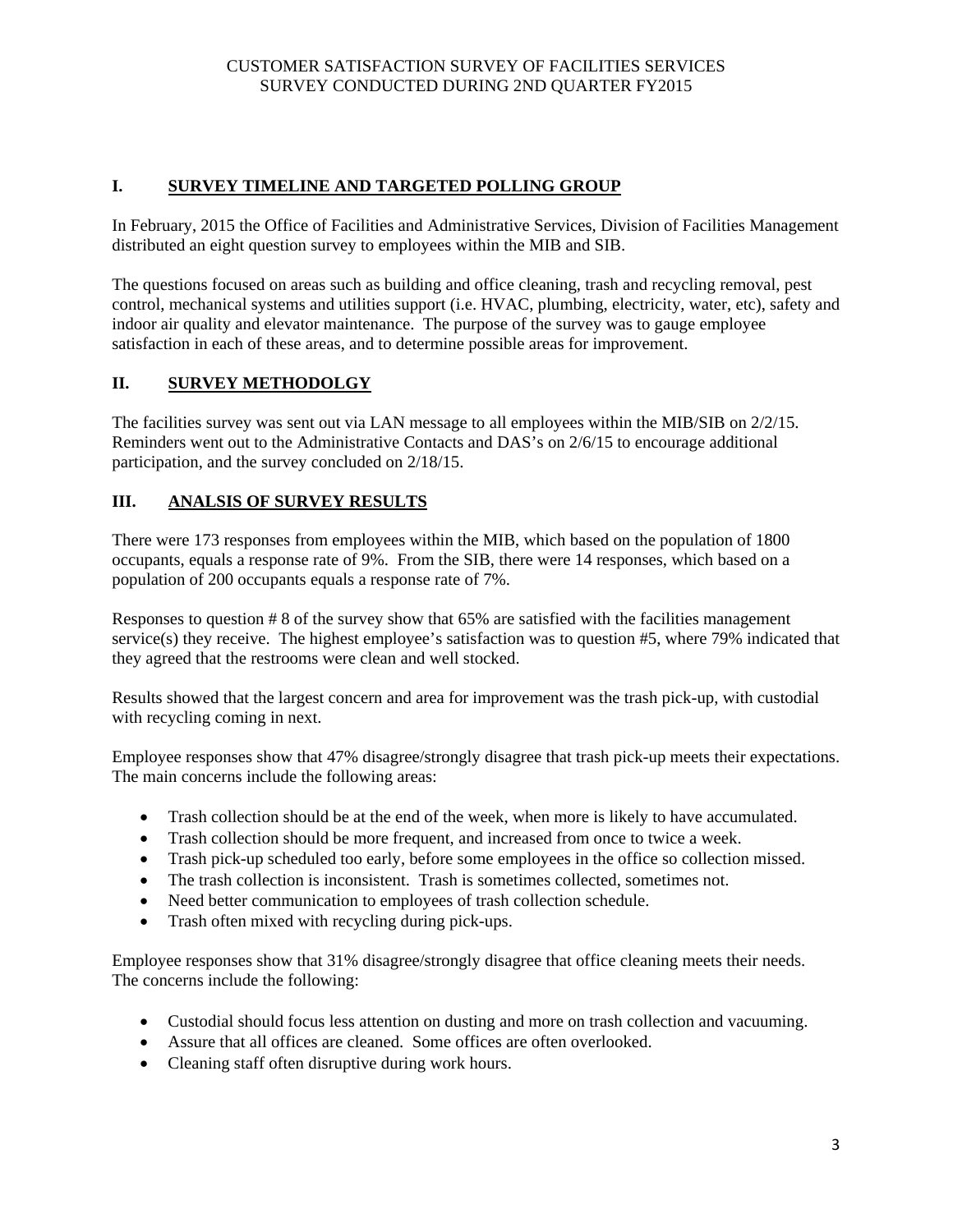Employee responses show that 26% disagree/strongly disagree that recycling pick-up meets their expectations. The concerns include the following:

- Recycling collection should be more frequent, recycling bins in kitchen are often overflowing.
- Recycling program should allow for the collection of plastic food containers as well.
- Need better communication to employees of recycling collection process and schedule.
- Need better communication of collection process to collection staff.
- Improve clarity of what is communicated. Example- Compost bins show image of bleached napkin, but website indicates bleached paper products not compostable.

## **IV. SURVEY RESULTS**

The eight questions and related customer responses were:

1. The level of facilities-related communication I receive is satisfactory.

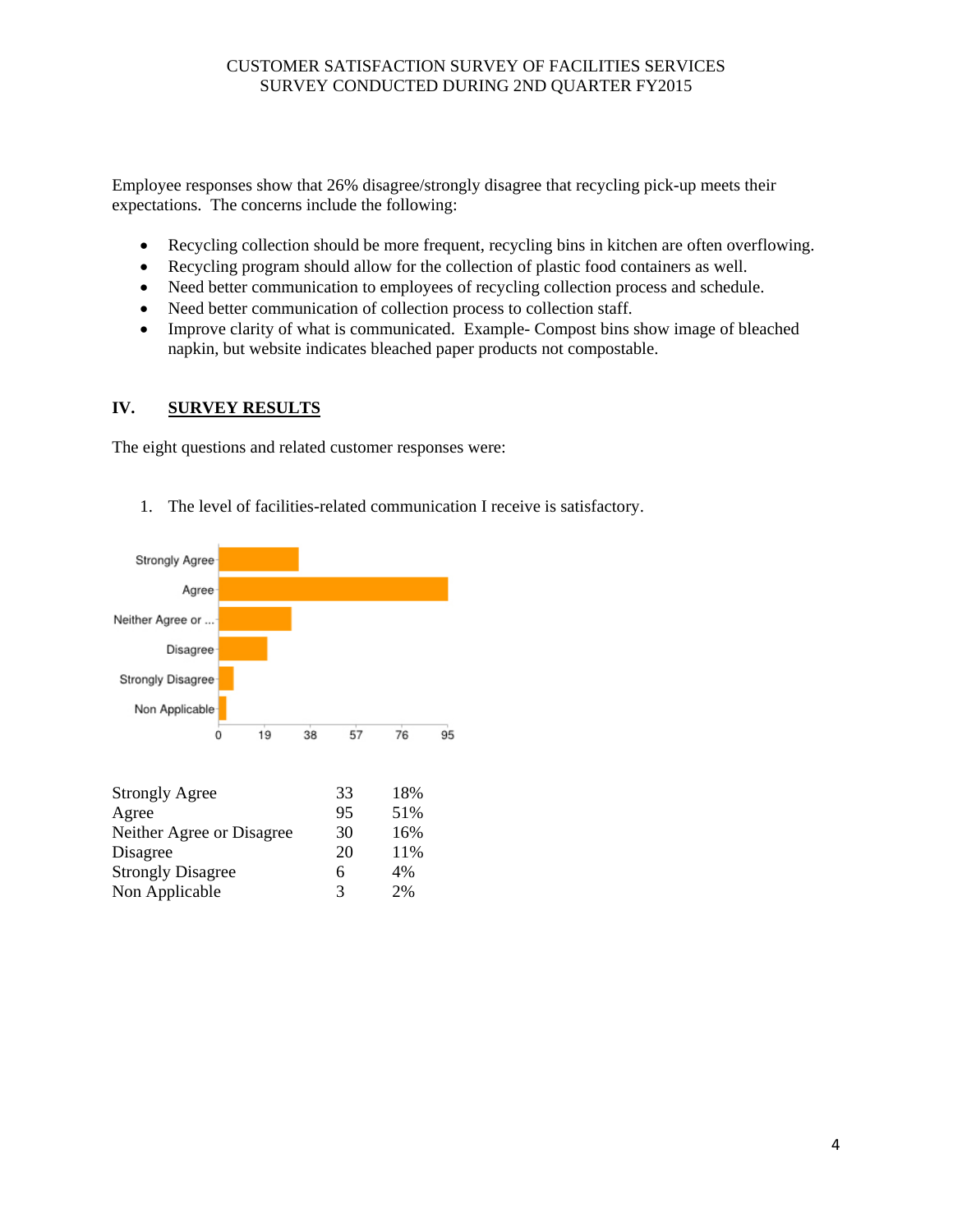2. Custodial services, specifically office cleaning, meet my expectations.



3. Trash pick-up meets my expectations.

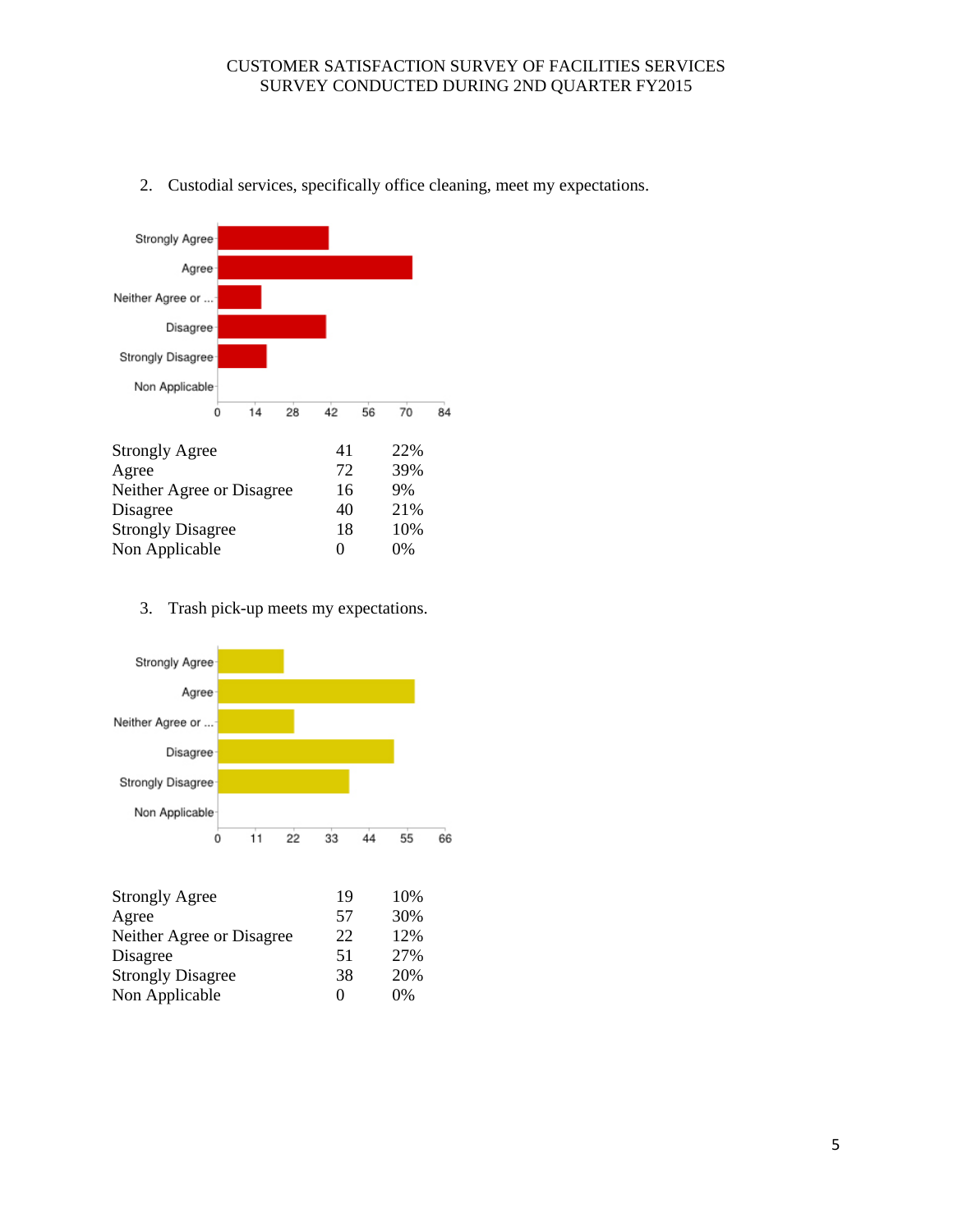4. Recycling pick-up meets my expectations.



## 5. Public restrooms are stocked and clean.

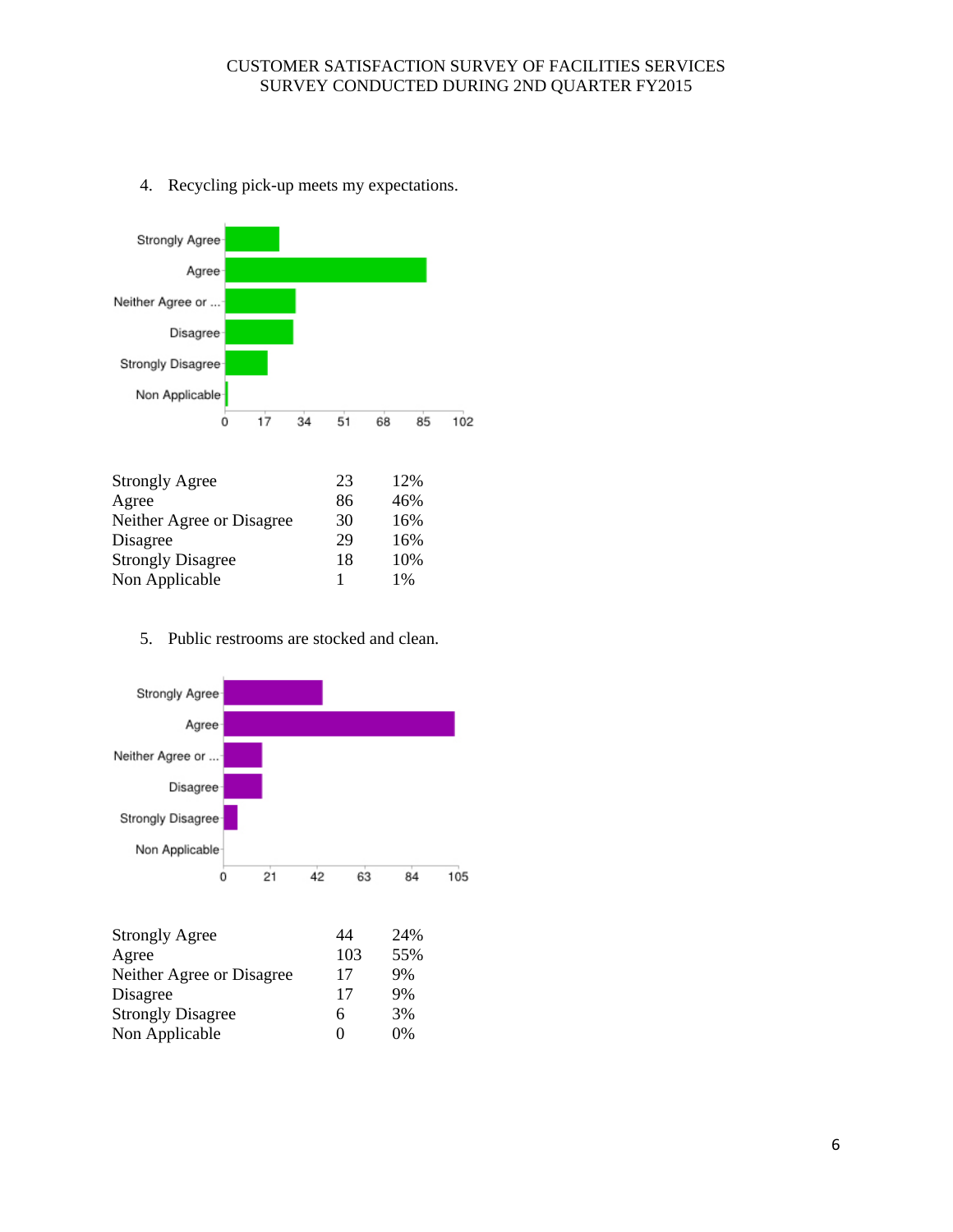

6. Maintenance (lights, HVAC, Plumbing) requests are resolved in a timely manner.

7. Occupational safety, health and indoor air quality conditions in the building are satisfactory.

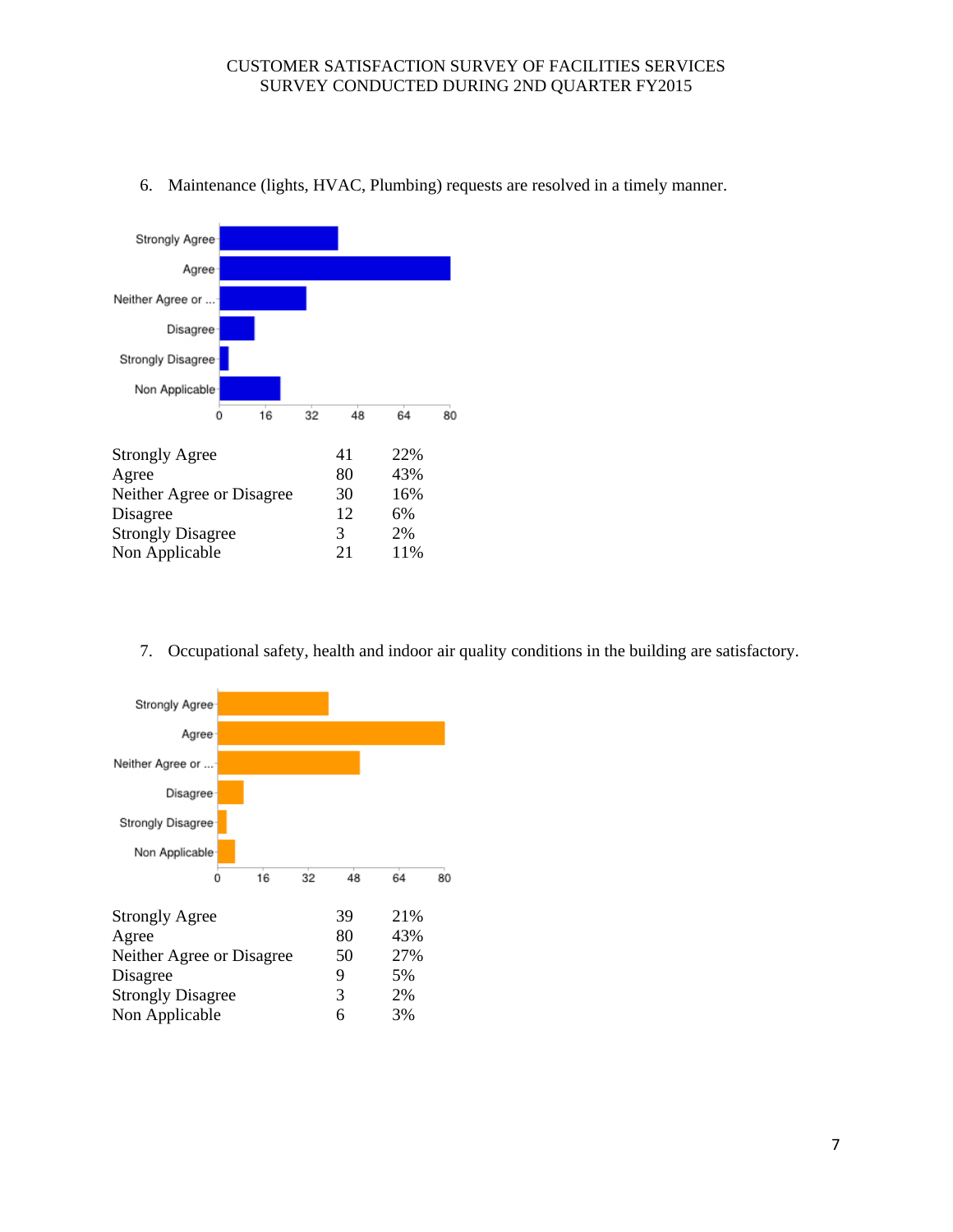

8. Overall I am satisfied with the facilities management service(s) I receive.

## **V. SURVEY COMMENTS**

#### **1. What did we do very well?**

- A. Communication:
- Cynthia Whittle is very responsive when I contact her with requests for services to the restrooms, hallways, stairway doors, and handicap doors at the E Street entrance.
- Kudos to Evelyn Bonilla for being very responsive and getting the job done.
- I think the staffs are very responsive to reported service needs, like fixing faucets, etc. I also appreciate the cheerfulness and willingness of the Chimes staff, and always make an effort to chat with them and thank them for their efforts. They seem to be happy here for the most part, and I value the service they provide.
- Communications are great, bathrooms are clean and whenever I have a maintenance problem it is addressed immediately.
- Communicate and are friendly.
- Communication and timely responses to problems
- I like the  $208-2222$  line it is always answered and all calls are handled well and thoroughly. Also the building manager's line 208-4001 is always "right on it" when I call with an issue.
- Everyone is quick to respond to questions/issues and usually with a smile. People are friendly. Your employees are professional and courteous
- Very timely response with issues, staff is friendly.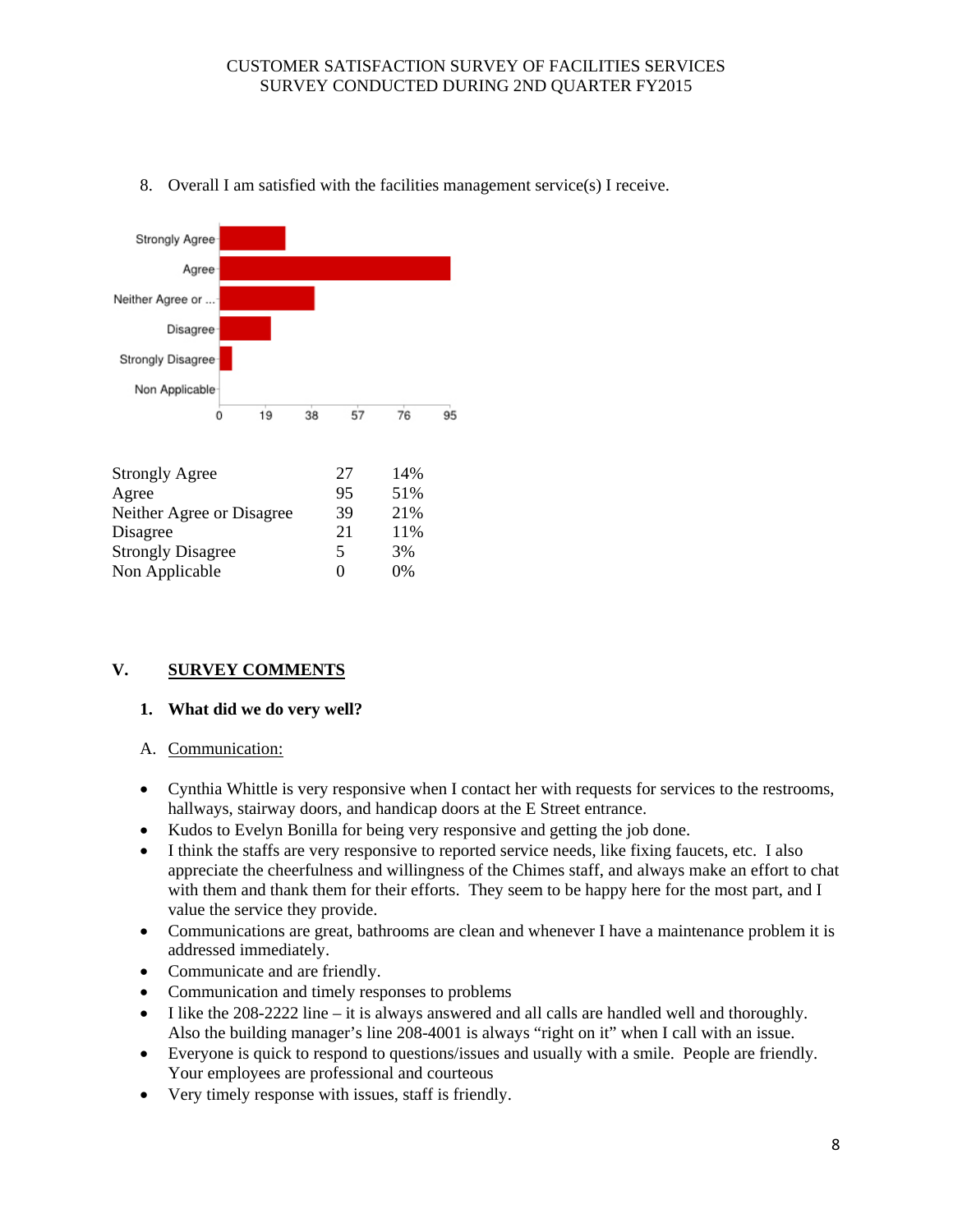- Good on site staff. Thorough, efficient polite and friendly.
- Cynthia in Facilities is extremely helpful. I appreciate her. I also like to interact with Phil and Mrs. Ethel. Both are friendly and will do anything you ask of them.
- Great support for offices, responsive to questions and helpful in handling facilities issues.
- Responsive, friendly.
- When there is a need, your response rate is excellent! Thank you for all you do.
- The team is very personable.
- The staff is always very polite. Maintaining the building is a big job and overall Facilities Management does well keeping the building clean and operating well.
- Always respond in a very timely manner.
- Folks respond promptly when we need help.
- I appreciate the communication about building conditions.
- I have found OFAS staff to be very courteous, informative in their area of responsibilities, and responsive when I have interacted with them personally.

#### B. Trash Collection:

- Trash pickup is good.
- Trash pickup
- I am pleased that trash pickup is more frequent.
- You are very responsive to even our small needs, such as requests for trash cans or recycling bins.
- Recycling pick-ups.

#### C. Custodial Services (office cleaning, etc):

- Luz does a very good job of cleaning our offices and library, and is very considerate or our time and work obligations and is as thorough as she can be. She does a great job maintaining the kitchenettes, too.
- Alma is very good at cleaning the ladies rooms.
- Response time for cleaning and vacuuming is excellent.
- Office cleaning services have improved recently.
- The contractors are very nice and friendly.
- Custodial staff is pleasant and helpful.
- Halls, floors and office are cleaned on schedule. Custodial staff is extremely courteous.
- Cleaning services.
- Generally, the building looks good.
- Quick response on pest control, plumbing problems and air quality also.
- Cleaning staff is pleasant.
- Keep the building clean and orderly.
- Cleaning done very well.
- OFAS has a great team. Ohm and janitorial staff are always pleasant…..except for one grouch who is always that way.
- I believe overall cleaning is very good.
- Staff is friendly and clean well.
- Routine general building weekly cleaning by custodial services are performed well.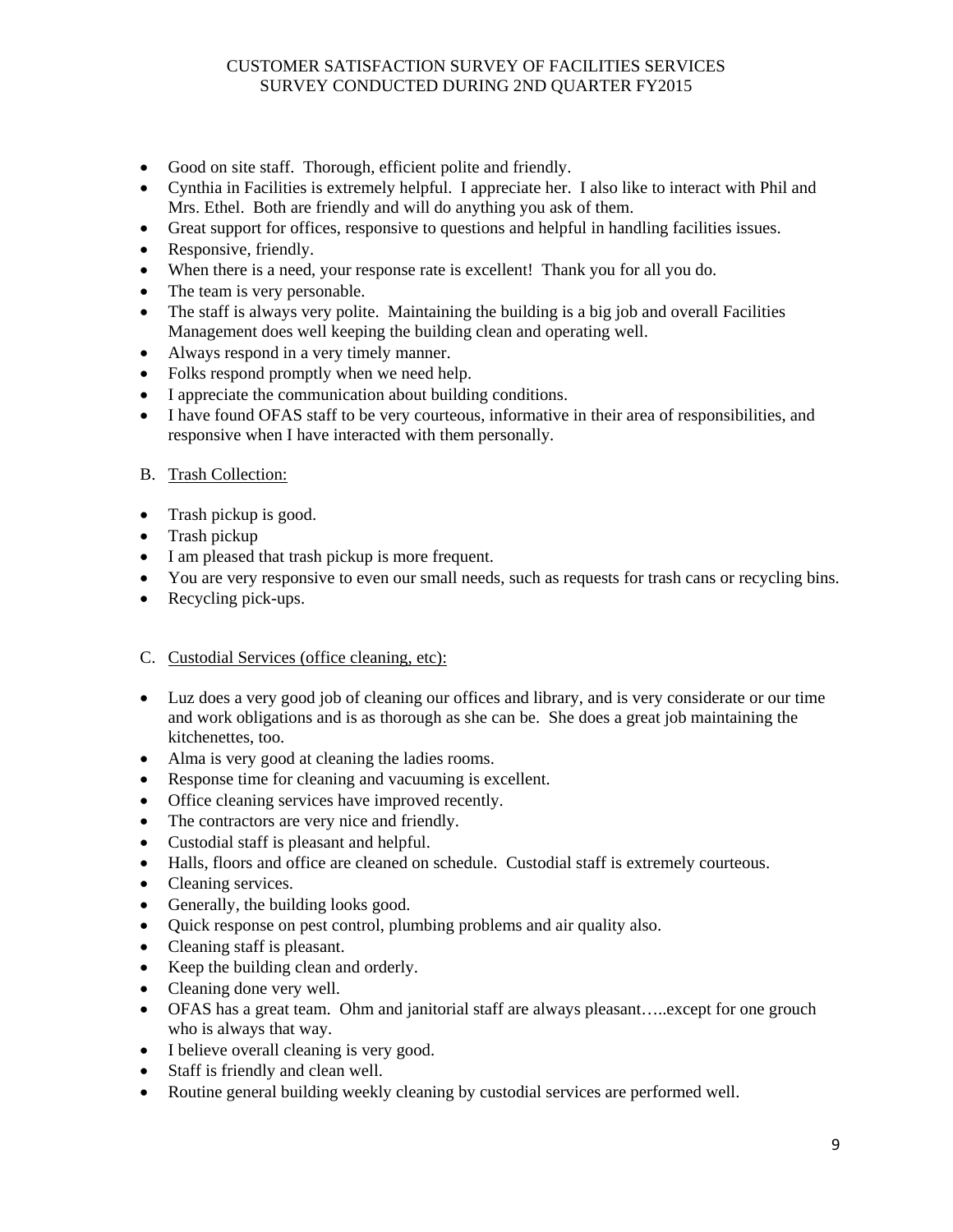- Cleaning personnel does a great job!
- The custodial service is very responsive and friendly. They always meet my expectations on any request and in a time fashion.
- Office vacuuming is done … probably more than we need. Could be done less often.
- Facilities staff is always friendly, responsive and follow through. It's nice that we have Chimes to provide jobs to special needs people who might have difficulty otherwise, but who do well.
- Wash windows.
- Nice to have option for dusting, vacuuming and trash pickup.
- The person who cleans our office is exemplary.
- Clean facilities no complaints there.
- Customer service of staff is exceptional (Kelly, Julio, and others).
- The cleaning crew at SIB is top notch.
- I appreciate the friendliness of the custodial staff.
- Custodial personnel are courteous and pleasant.
- Workers are friendly.
- Main hallways clean.
- Everything is clean and working.

#### D. Public Restrooms (stocked and cleaned):

- The men's restroom on the  $4<sup>th</sup>$  floor,  $3<sup>rd</sup>$  corridor is always clean and well stocked.
- Restrooms are almost always in good condition as are the main/shared common areas.
- Bathrooms are always clean and well stocked. Kitchens are usually stocked.
- Restrooms are generally clean and always well stocked. Trash is removed from shared spaces (kitchens and restrooms) with adequate frequency. Cleaning staff makes their presence known.
- Mr. Cheney is great! Also, the bathrooms are always looking good.
- The public bathrooms are always clean and stocked.
- The restrooms are generally well done.
- Bathrooms are clean and well stocked.
- Bathrooms are always clean and the cleaning crews on the 6th floor are always friendly and say hello.
- The restrooms near me are always clean and well stocked.
- Our ladies restroom is almost always clean and well stocked. Maintenance issues there have been attended to promptly.

#### E. Maintenance (lights, HVAC and plumbing):

- I think the staff does a very good job of maintaining the main hallways and public spaces of the building. This always impresses visitors to Main Interior.
- Building is always clean and floor very well kept.
- You are very responsive to requests for repairs.
- HVAC crew response time.
- Response to plumbing and maintenance issues.
- Very responsive to calls about maintenance issues in offices and bathrooms.
- Maintenance seems to be great.
- Elevator maintenance done very well.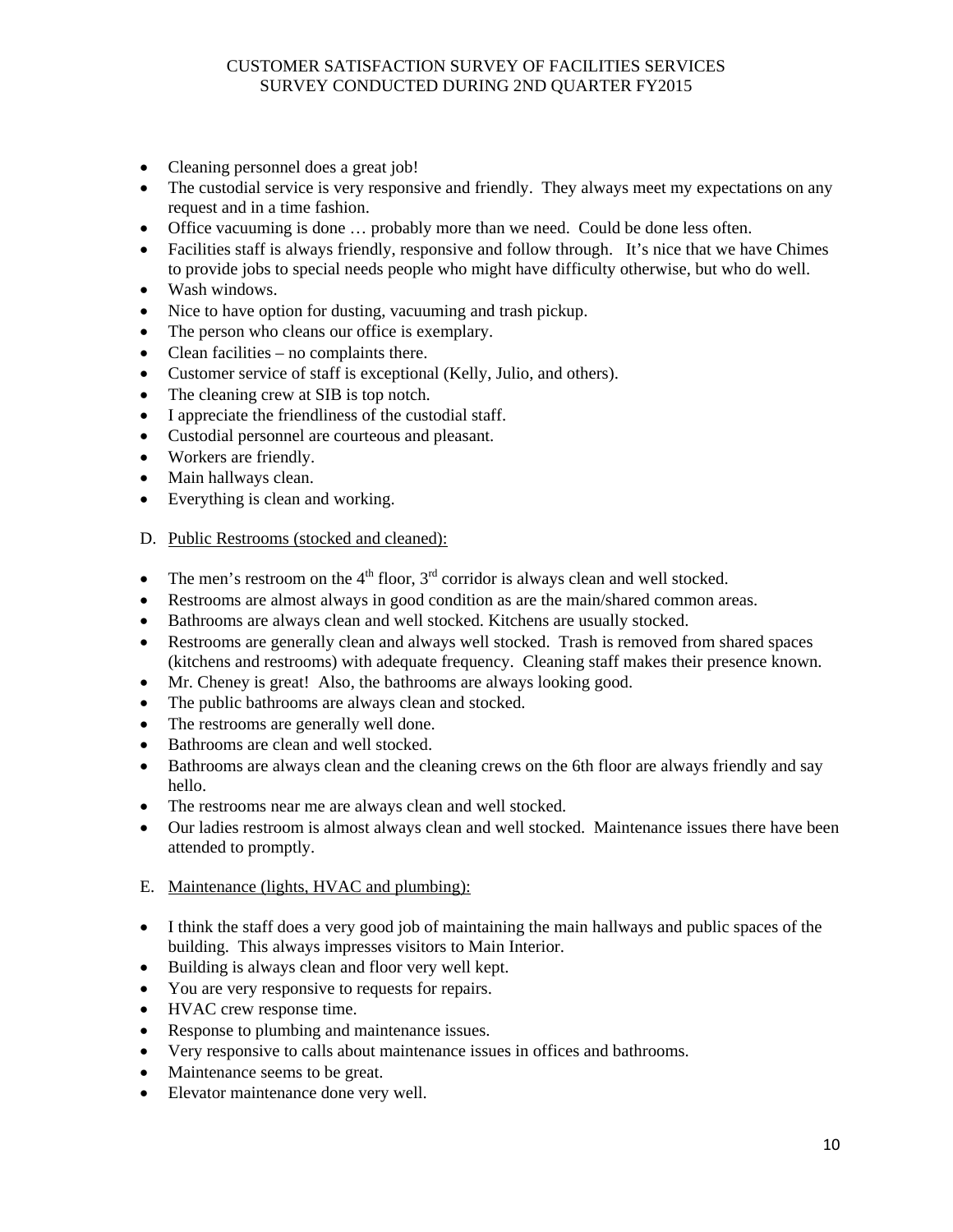## F. Other Comments:

- The mail room staff was the greatest. I work very close with them on a daily basis and was saddened when I heard they were no longer be working for SIB.
- Bison Bistro and Watering Hole are well managed and offer a good variety of food and drink choices, and healthy options.
- Prompt response to inquiries about moving and good service in executing the move.
- Kept the sidewalks clear of snow and salted.

## **2. What can we do to improve?**

## A. Communication:

- I think that information should be sent to all employees in the building not just through the forums.
- The one major issue that has impacted my office is the lack of notification of electrical/server outages on the weekends. My office frequently needs to work over the weekend due to tight budget deadlines. We have a shared drive at main interior and this drive frequently is out of commission on the weekend (I guess due to utility work), but we do not receive notification in advance from OCIO or facilities. This is quite problematic, if we had advanced notification we could save the files we needed for our work from the shared drive. Without notification we come in and are stuck with no files.
- Building management must brief all new employees about its Occupant Emergency Plan (OEP) during onboarding. Also MIB/SIB should send at least annually a notice or information of what may have changed or at least where one could find this information. Also for persons with disabilities, building management needs to make sure that these individuals have an opportunity to ID themselves and work out any special requirements they may have for evacuation and/or shelter in place as well any other scenario cover by OEP.
- More direct communications with Interior tenants regarding special project.
- Internal communication between OFAS staff needs improvement. They never seem to be on the same page and give conflicting information. Also, when you work with OFAS on an issue, it seems like you have to have the same conversation multiple times and supply the same information multiple times before any action is taken--project follow through/ execution could be improved.
- Improve communications. There's no process to close a maintenance work order similar to IT's help desk close-out notification. The burden in always on the customer to check on the work order status.
- Customer service still and promptness. When I called to state that my heat was not working, the front desk receptionist did not wait until I finished my sentence before transferring me without notice. She didn't say anything. The next thing I knew the phone was ringing and someone picked up. When I was telling him that my heat was working he hardly responded. I asked if they were going to send someone and he just responded with "yes". I told him my room number and then again no response. He didn't initiate much of a conversation and didn't seem engaged at all. I was very surprised by the lack of customer service. Then I said "ok, thank you" and hung up. I had no idea when someone was coming or anything due to lack of communication on his part. No one ever showed up and I still don't have heat. I will call again today.
- Have an on-line facilities service request process so we could track the status of our request.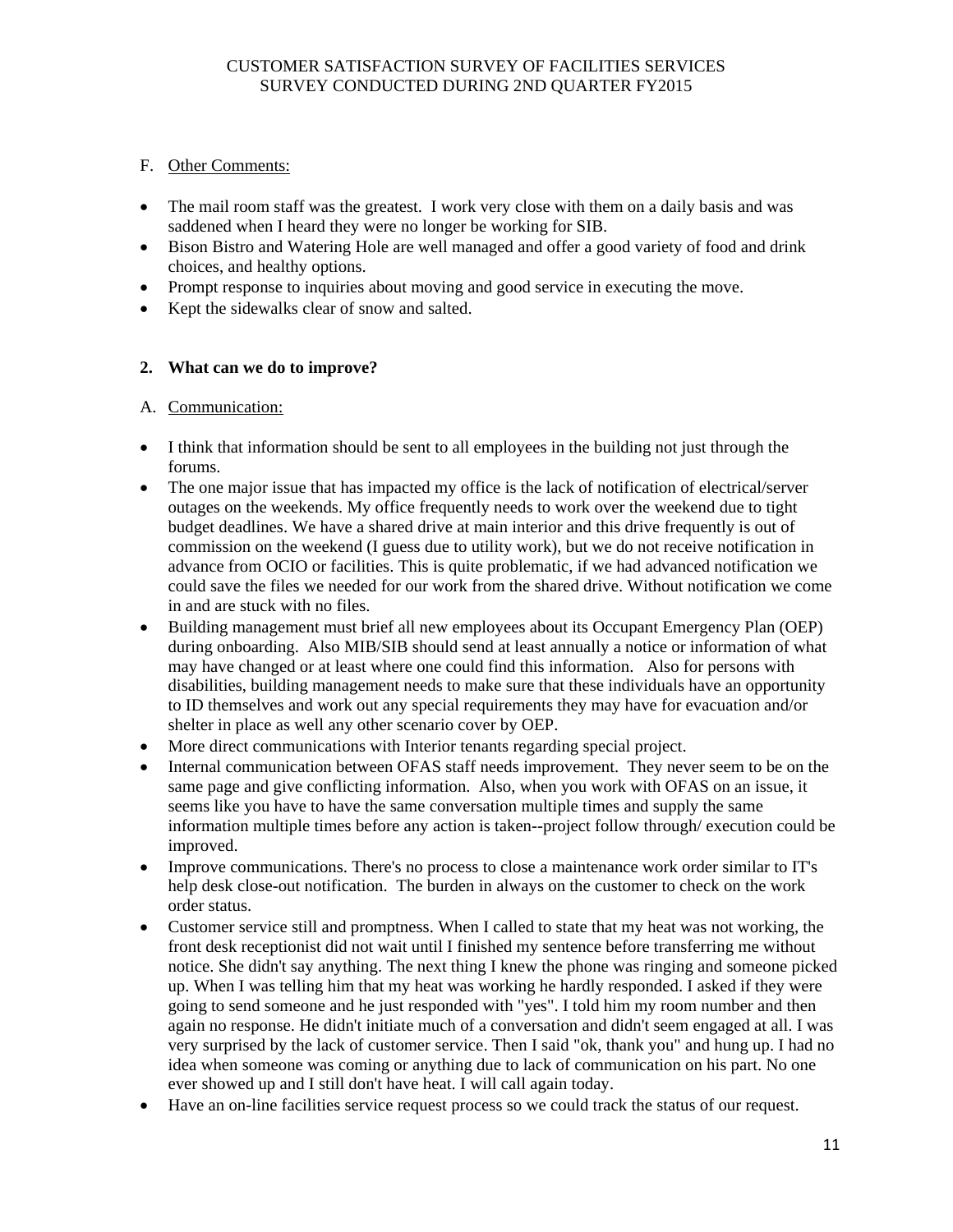- Communication
- Respond to issues timely.
- I was previously in a DOI satellite building and our office recently moved to MIB. I have had difficulty locating information on facilities services. I have had to "figure it out" myself over the past few months, but it would be nice to have some basic information available regarding trash pickup schedules, mail services offered, etc.
- My experiences with Facilities Management are mixed. The many contacts with whom I've worked before are always great, but not everyone I've talked to displays a pleasant, professional demeanor.

## B. Trash Collection:

- Trash pick-up once a week. Recycling hardly ever. I have worked in a lot of Federal buildings and a lot of them old. I've never seen service as bad as this. And I'm not going to bother to leave my number because I do every time and no one has ever contacted me.
- Trash and recycle collections are hit and miss. The cleaning crew seems to spend a lot of time standing in the hallways talking but can only manage to maybe get by with the vacuum and dusting once or twice a month in individual offices.
- Trash and recycling pick up. I have worked here for 3 years and have not once had my paper recycling picked up. And the trash pick-up is timely but they do not change the liner unless asked.
- If trash pick-up will be limited to one a week, it should be on Fridays, and it should be during core working hours. Our pick-up is Mondays at 7:00 AM, meaning that trash sits all weekend, and if you are not in your office at 7:00 AM, you don't get it emptied at all that week.
- Trash pickup should be on Friday and Recycling on Monday, not the other way around as is currently the case. There shouldn't be anything in the recycling bin which can't sit over the weekend. However, sometimes there are things in the trash which can't you don't want to leave in the office. I end up taking my trash down to the big cans in the stairwell Friday and having nothing accumulated Monday morning when the man gets here.
- Trash pick-up needs to be more frequent--weekly is not enough!
- Trash pick-up is inconsistent, and our recycle is sometimes collected with the trash. I have to take my own trash down the hall each week to the kitchen. When is the trash supposed to be picked up?
- Pick up trash every other day.
- Give up the dusting, and pick up the trash and vacuum. Employees can dust themselves.
- The trash service is horrible and needs to be picked up daily. Office cleaning is a joke. We rarely get our offices cleaned and only get a vacuum if we call and request it. I have to clean my office myself and empty my trash myself daily. I didn't know that working for the DOI entailed trash service and housekeeping by Federal employees...it's a joke
- Trash pickup schedules are ridiculous our corridor is perused once a week on Monday at 7:00 am. Since most of our staff has not arrived by that time, the vast majority of people don't have trash removed. I'm sure the person who does this work is highly rated on efficiency, since she/he can finish us in less than 5 minutes, but this is not effective. We've tried to have this addressed, but have been told by facilities management leadership that this is the way it is, and there's no point in further discussion. That is terrible customer service.
- Trash pickup on my corridor is on Mondays. This is really not an appropriate day for trash pickup if you are only going to do it once a week (which I also think is not often enough). Leaving trash all week plus over the weekend is likely to result in things smelling by Monday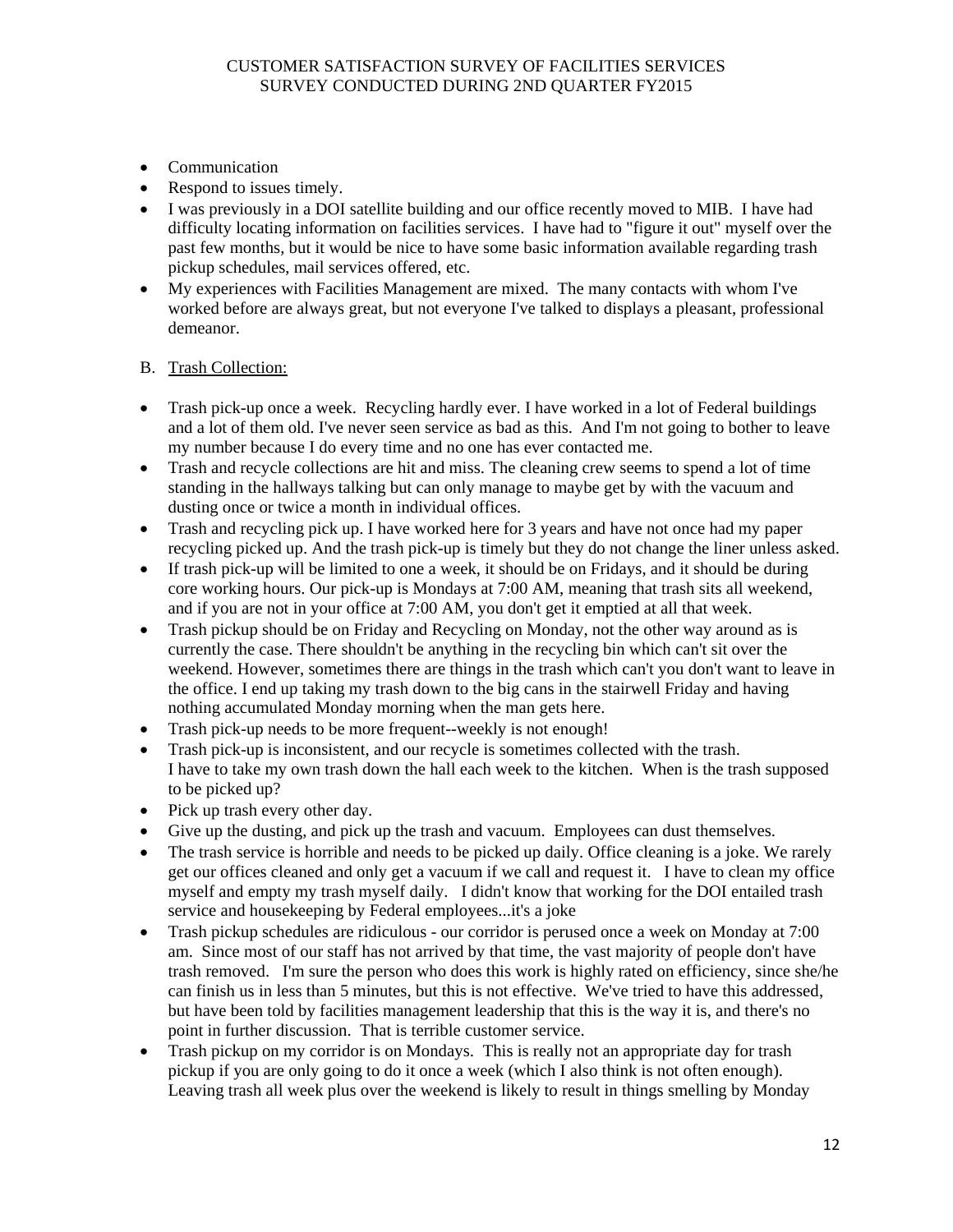morning. So everyone puts trash in common areas and offices are empty Monday. Since many people telework Mon & Fri as well, pick up should be done in offices only Tues-Thurs.

- Trash needs to be emptied more frequently. Once a week means that any food begins to smell/spoil. Instead, I now walk most trash down the hall to the kitchen. The wheels on all the various carts that are pushed through the main hallway need to be oiled. They are sooooo loud and the squeaks are distracting. Better yet, upgrade to quieter carts all together (the hard wheels on the hard tile are very loud). My office is in the main corridor and it's annoying to constantly hear the loud carts going down the hallway.
- I have not had trash picked up in more than two weeks in my office (6541), and have not had anyone clean the office for that time either. To the extent that I see anyone trying to empty anything, it is the recycling bin in my office (which is always empty because I take my recycling to the kitchen across the hall), but when they come to do that, they refuse to empty the trash. I would do it, but don't have replacement bags. No need to contact me; just do your job.
- Place trash bins in kitchen areas that do not require a hand wash after placing something in it, as no one wants to touch the lid. This is why so many place trash in the other open bins.
- I know it's a budget issue but such infrequent trash pickup is an irritant.
- Pick up trash more, and have more availability for recycling.
- Improve trash pickup consistency. Once every two weeks is ridiculous!
- Monday trash pick-ups need to be eliminated and all offices picked up Tuesday Friday. If someone with Monday trash pick-up leave trash in their can over the weekend, it encourages vermin. Would suggest doing recycling pickups only on Mondays and trash the other days.
- Pick up the trash twice a week, current pick up is insufficient.
- Pick up trash and recyclables more frequently or not at all. If trash is collected from our offices, it should happen at least once every other day. We can bring trash and recyclables ourselves to a collection point if trash and recyclables can be collected from our offices only once or twice a week.
- Monday morning trash pick-up makes no sense. Most people dump their trash at the end of the week. On Monday, there is never any accumulation of trash for the custodian to empty. It's always the Thursday/Friday trash build-up that needs to be emptied.
- I would like trash and custodial services to be more than once a week.
- Trash and recycling pick up seems inconsistent. Also could REALLY use common refrigerator and microwave space to keep food products out of individual offices. Have seen evidence of rodents on more than one occasion.
- Trash pickup once a week ON A MONDAY makes no sense.
- Empty trash cans more frequently. Clean bathrooms with better cleaning products. Trash pick-up once per week is awful. The response you always have is to recycle. But the recycle bins in the kitchen are usually full and trash is overflowing. Also the small slots in the recycling bins in the kitchen are too small. I don't like having to touch them after other people's garbage.
- Trash pickup.
- Keeping trash in someone's office is recipe for the spread of disease and encourages vermin. There should be daily trash removal form all offices. Throwing trash outside the door is unsightly and very unprofessional.
- Office trash collection is not consistent or regular. Sometimes trash is collected and sometimes it is not.
- Trash pickup is inconsistent. I often go weeks without a pick up and have to take my trash at the end of the day if I don't want my office to smell or attract vermin.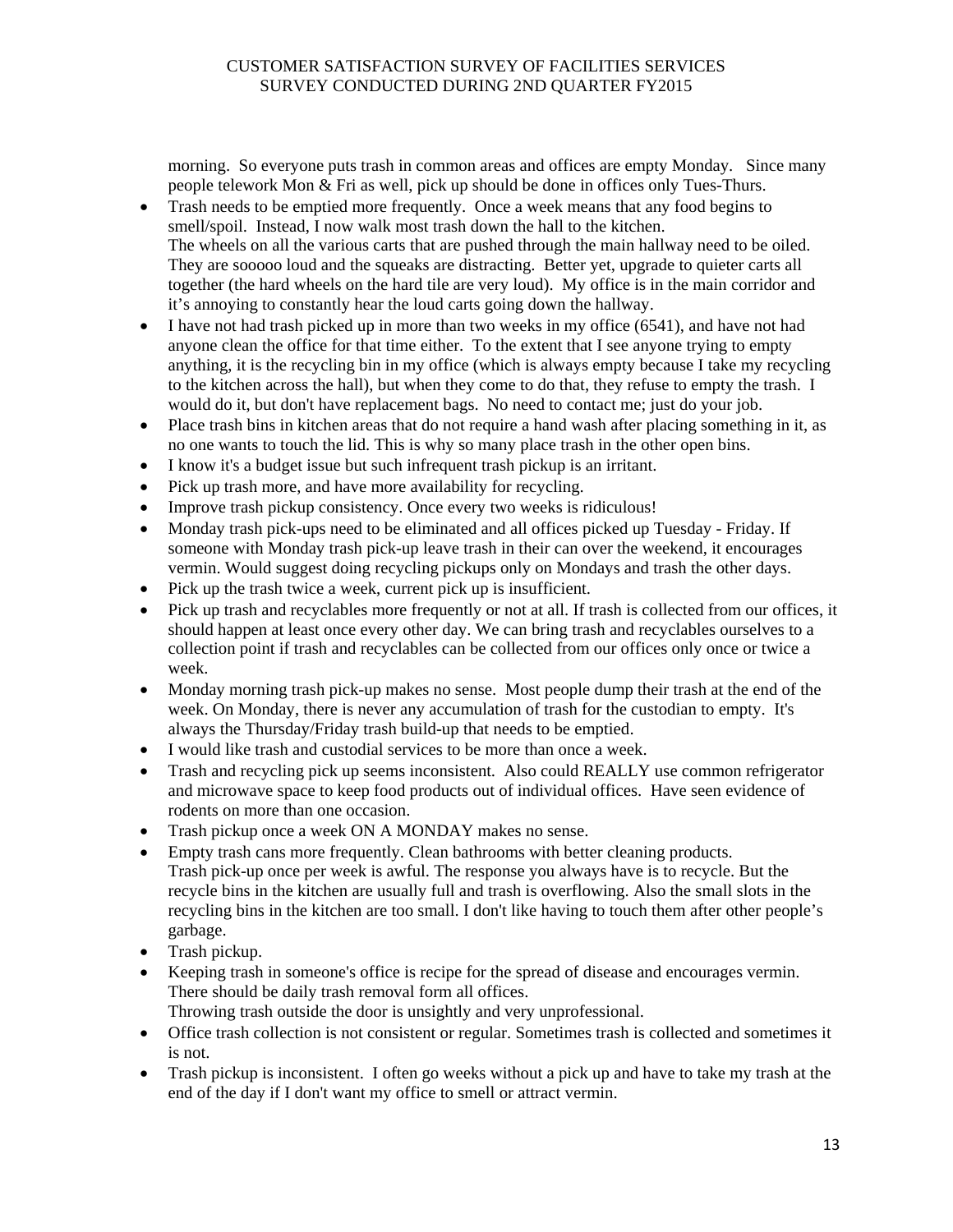- The trash pickup and custodial equipment is exceptionally noisy. Cans should be on rubber wheels, as the current equipment is so noisy as to disrupt the work of people in the offices
- Trash pickup is inconsistent, and often times they don't replace the bags for weeks at a time, which become very unsanitary. There also is a problem with roaches but never do we receive communication on steps being taken to treat that issue, nor do they provide traps or other tools to assist with the issue.
- The trash pickup is completely random, sometimes every other day, sometimes every other week.
- Timely trash pickup and office cleaning. I telework each Wed and Thurs and the office is locked when I leave (room 4444).
- Trash pickup seems to occur early in the day on one day a week at best. Often, no collection occurs and I am left to dispose of the trash myself at the end of the week. Recycling pickup for paper products seems to basically never occur. Cleaning of the offices is sporadic at best and is not nearly frequent enough.
- Trash and recycling pick up don't always happen, even on a weekly basis. So much trash accumulates in the break room in our hallway that it often smells bad and we run out of room in the containers.
- I believe trash and recycle pick-up are poor. I often (usually) remove the trash and recycle from my office myself.
- Trash pickup needs to at least every day if it cannot be daily. I still find roaches in my office.
- I have daily trash removal. I'm not sure the whole building does though. So my experience might be different than others
- Frequency of the services.
- It would be nice to empty the trash cans a little more regularly.
- Trash pickup is hit or miss. If I am not in my office when the pickup comes I miss it for the week. I just do all this myself, including recycling since it is so intermittent and unpredictable. Weekly trash pickup is not sufficient. As a result, the kitchenette is full of trash every day.
- Could we have trash pickup more often or at least designate a central point (have a big trash bin somewhere) where staff could throw away their refuse instead of leaving it in their office where it may attract rats/cockroaches
- Trash pick-up once a week in offices is inadequate.
- I am on a later schedule, so my office normally misses the regular trash pickup. As a result, I remove my own trash most weeks. I wonder whether trash pickup is ever done later in the day. Thanks.
- We were told our trash pick-up day was Friday. Now, all of a sudden, the person comes on Wednesday. Which is it? Be consistent. If it does change, notify the office.
- Picking up trash so early that there is no one in the office to open doors is a bit frustrating. I try to leave my trash bag in the hall or kitchen but then I'm not able to get a replacement trash bag. With no bag, the trash can gets sticky and still has potential to draw bugs or I'm making a bunch of trips to the kitchen - which defeats the purpose of having an office trash can. Not sure what can be done to remedy this, just a great inconvenience.
- Trash cans and recycle bins in each office should be picked up daily to improve pest control. The building has a problem with roaches, spider, and paper mites.
- Not a fan of the trash person. When he picks up the trash he often drops some of the trash on the floor in the office, down the hall and doesn't pick it up. When asked will pick up some but not all, not even most... office staff end up doing it themselves... or we ask housekeeping if we see them to ask if they could vacuum or whatever... or call housekeeping... and would VERY much prefer more than one pick up day and someone who doesn't make a mess while doing it.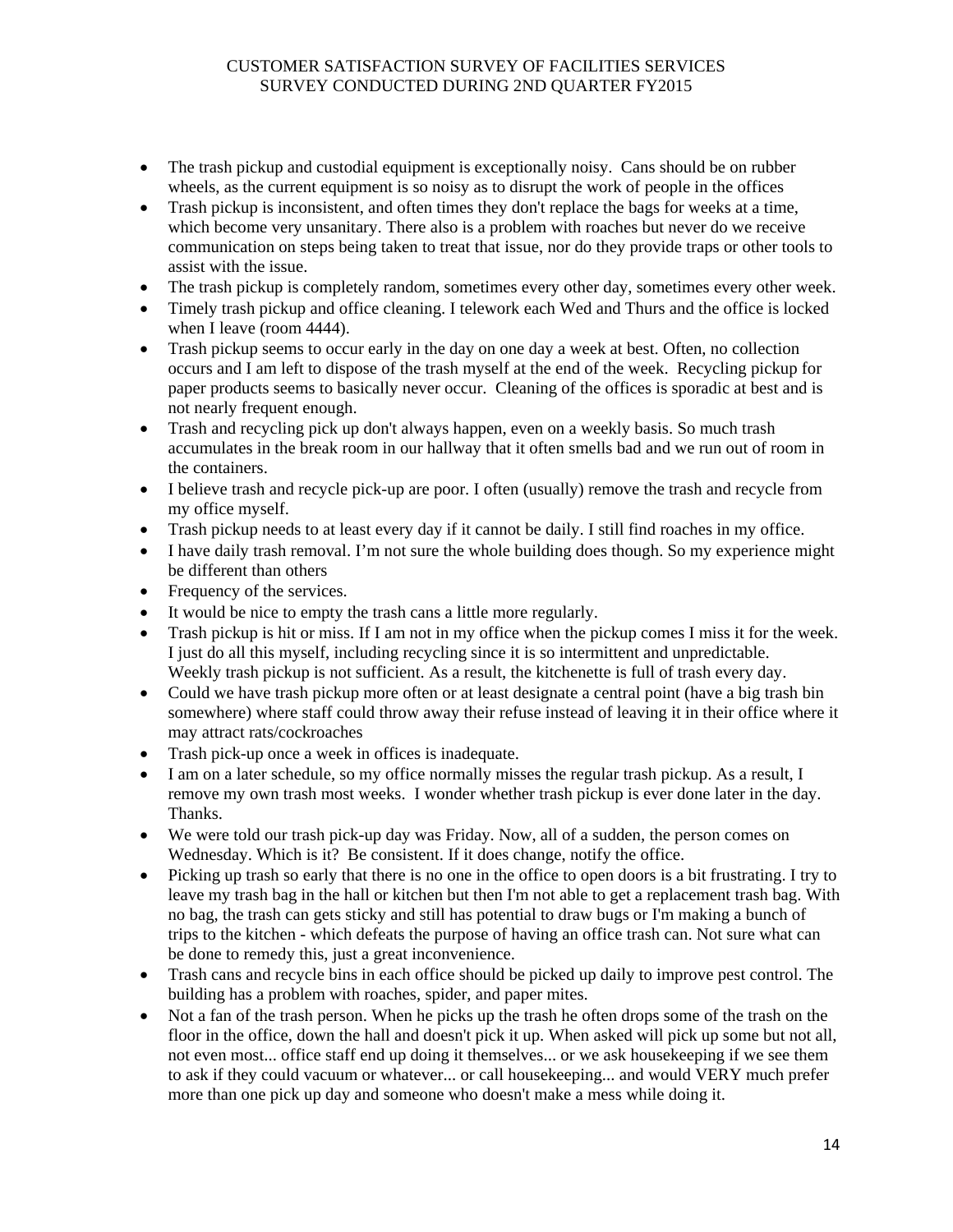- Trash pickup is infrequent.
- Trash is an ongoing problem for me.
- The trash in the kitchen for the 4th floor, wing 2 is too often not picked up.
- Trash should never be left in the building overnight, however if that schedule is too aggressive than trash should not be left in the building over the weekend.
- Because each office is locked if we don't know the cleaning or trash is being done we cannot open the offices for them. Monday and Friday are hard days for everyone to be in the building due to AWS and work at home.
- More frequent trash service.
- C. Recycling Collection:
- Not sure why there's a service for recycling bottles, cans, etc. but not for paper. Given that recycling bins are so readily available, I would opt out of any office to office recycling pickup and have folks do it themselves
- Not sure when recycle material or trash is scheduled for pickup.
- I wish it was easier to recycle paper and cardboard. Why can't our office recycle bins collect that?
- It is unclear to me when/if my trash/recycling is collected and whether any vacuuming is done on a regular basis.
- I don't really need the recycling guy to come by our office because I can recycle things myself in the kitchen. I would prefer office cleaning before or after hours.
- I still don't understand the recycling policy. It is strange to pick up only bottles but not paper. Our office doesn't generate very many bottles. Since we have moved, there is a box across the hall so it is easy to recycle the paper now.
- I don't have any recycling in my office and yet every single week they come by, open my door, and interrupt me to ask if I have recycling for them to take. My entire office hallway is that way- - nobody has recycling in their offices- we simply have one in the kitchen for the entire hallway.
- Improve recycling rates (and education of tenants as to recycling). I constantly see recyclables in trash and trash in the compost container.
- The recycling bin in my office is often emptied into the same bin as the trash, even after reminding the collector that I have my recycling separated out and that I will take it down the hall myself. Please make sure the collectors know the importance of recycling. The compost bins show a picture of a bleached napkin, but the OFAS website says we cannot compost bleached paper products. Please make it clear which is correct.
- Since all kitchens have a recycling bin in the kitchen, I think you could cut costs by not having a cleaning contractor go office to office asking if we have recycling. I always bring my recycling to the kitchen or to the recycling paper bins in the hallway near my office.
- I think it would be helpful if the recycling program could allow for the collection of recyclable plastic food containers, in addition to bottles and cans.
- My recycling has been picked up twice in the last two months. I've had to take it to other locations and dump it myself.
- I am not sure that recycling ever gets picked up, so that should happen more regularly.
- Recycling program makes no sense. This is an office environment. We produce lots of paper. Why pay someone to walk down the hall to pick up 1 plastic bottle, but leave the bin full of paper and tell us we have to haul the paper down to the kitchenette ourselves? I would rather pay someone to come pick up my bin of paper and take the 1 bottle to recycle myself once in a while. For one, the plastic bottle weighs less, and two I could fill up my bin with paper in one week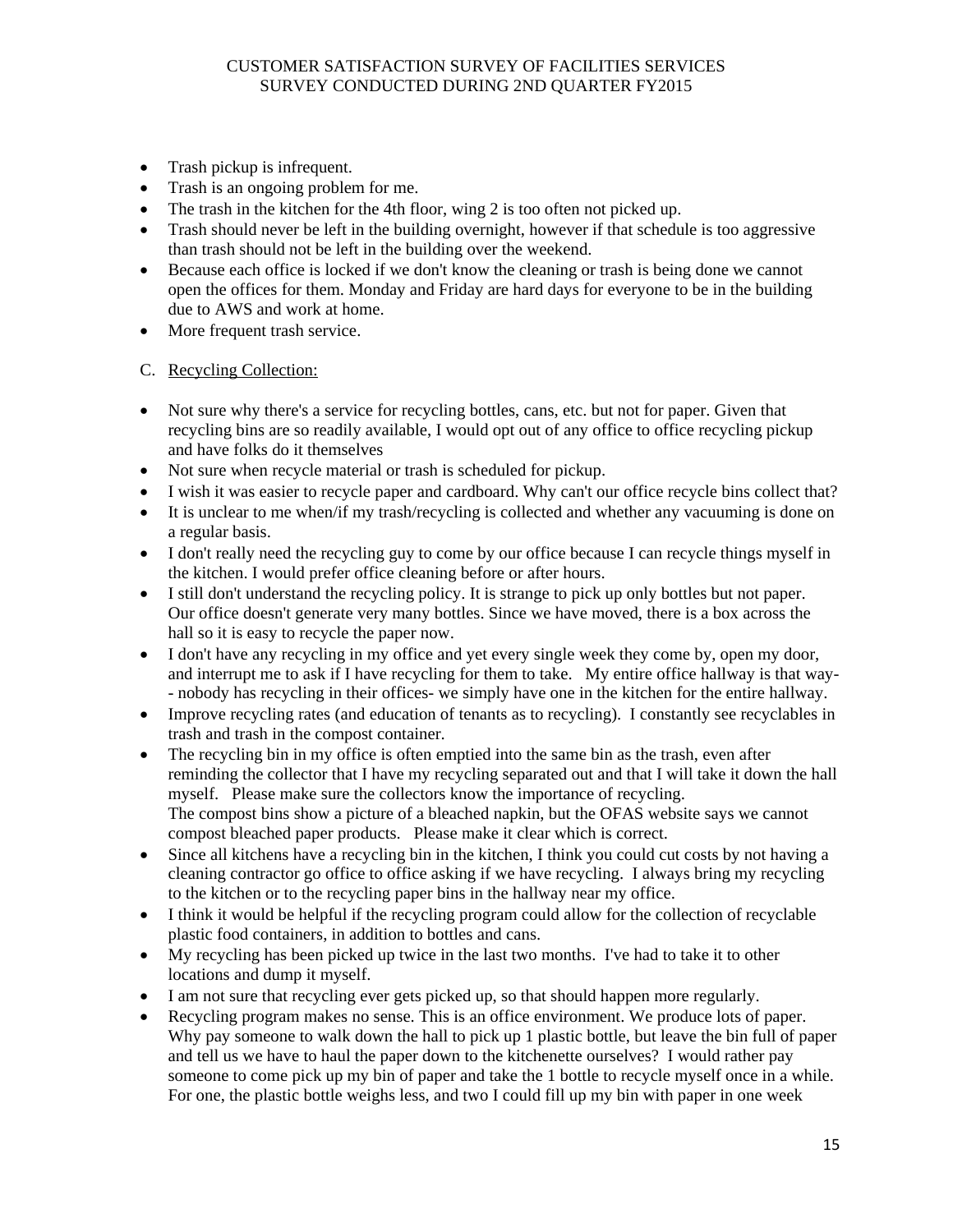- whereas it would take me a year to fill the bin with plastic bottles. Have you considered researching what recycling practices are in other areas (outside DC specifically). Coming from California, the recycling here is totally backwards
- Need to empty compost on a more regular basis.
- Trash/Recycling office pick-up schedule is sporadic. I always seem to miss them, and I don't know where to leave my trash bag if I do.
- The guy that comes around for recycling only picks the plastic bottles out of my office recycling can.
- D. Custodial Services (office cleaning, etc):
- Improve office cleaning.
- The bathrooms are disgusting. There is little to no vacuuming of the offices at least in my wing.
- The bathrooms aren't always as clean as I think they should be, and I think trash should be picked up more than once a week.
- Vacuuming and dusting during the day is disruptive. The building looks great, but do the floors really need to be cleaned every night? Seems excessive.
- Sometimes the cleanliness of the ladies' bathroom is not up to par. Trash is overflowing at the end of the day.
- Sometimes the 1st floor restrooms (e.g. publicly accessible and therefore more heavily used) have issues of litter on the floor, need of re-stocking, or need of cleaning (seats/toilet bowls) midway through the day.
- Also, I have not seen anyone come into our office to vacuum or clean since the holidays.
- The showers in the men's locker room in the gym have not had consistent hot water for months.
- The smell in ladies restroom in the 4th and 5th wings on 6th floor. The smell most of the times is overwhelming. Whatever happened to the odor eater that was used at one time? If the smells are going to continue then something should be done to at least try to eliminate the smell.
- Vacuum the rooms instead of asking do you want your room vacuumed.
- Pest control should be improved. I think when roaches are visible in broad daylight in an office; the whole wing should be treated instead of a desk here and there.
- We moved onto the main corridor and have stopped having our offices cleaned. (Room 2024).
- It seems to me that trash has been picked up and my office has not been vacuumed and cleaned every week for a while, so I have started doing all of these by myself.
- Clean out the refrigerators more often, as tenants forget their food for days, it begins to grow hair, and the smell is awful. In addition, the fridge doors are disgustingly filthy.
- The custodial service is great but far too infrequent. For those of us on travel, it can quickly add up to months with no service.
- Cleaning staff are frequently disruptive during working hours. I have a shared space adjacent and had to remove the trash can because it was not being emptied often enough and constantly overflowing. I have recently been seeing roaches for the first time in five years. I have multiple
- Custodial services seem to be hit or miss. We had much better service a few years back.
- Not sure if the cleaning staff run and sanitize the garbage disposal to keep it cleaned out and sanitize.
- General cleaning and vacuuming!!!
- No person assigned to clean our hallway 4200 and so people often do not vacuum the offices. No one wipes down the furniture.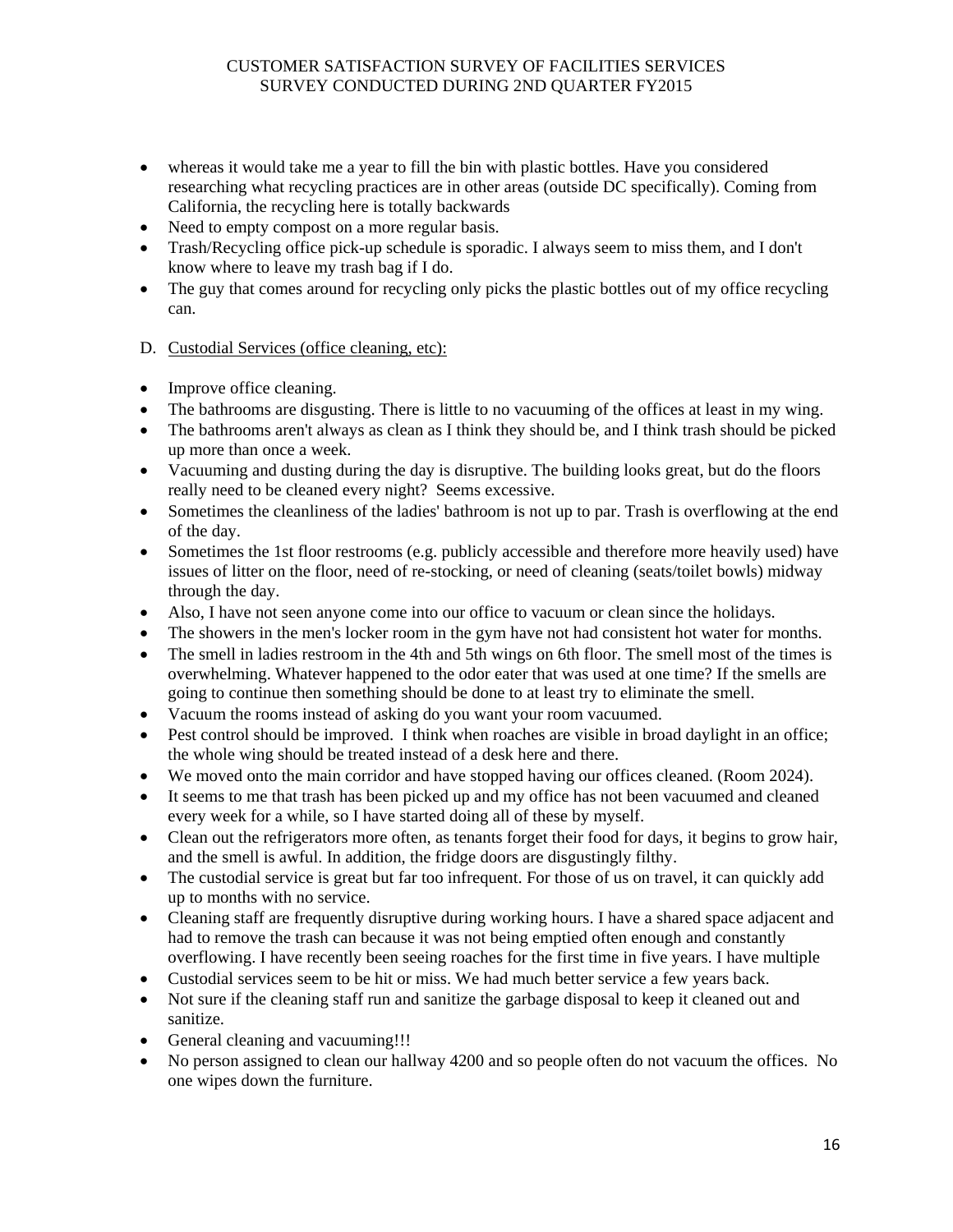- The kitchen on 7300 is often dirty. There are 5 inch holes in the counter that food and trash is often dropped in (which falls in the cabinet below). We have placed paper plates over the holes to prevent people from dropping food in the holes. There is no place for a roll of paper towels --so we place the towels on top of the microwave ---Many towels are wasted because we don't have the proper holders
- Our office cleaning seems sporadic. A guy will come and ask if we want our office vacuumed, but does no other cleaning. Not sure if someone else has been coming to dust, etc.; if they have, then they haven't dusted my desk since before the holidays.
- Vacuuming office
- Vacuuming/trash pickup is rare.
- Vacuuming in the halls is very loud and disruptive -- is there some other time that this can occur (either early in the morning or later in the evening)?
- Cleaning the inside of the refrigerator every few weeks would be beneficial.
- Because it's near some conference rooms and on the first floor, our kitchenette is overused, the refrigerator is smelly and the room smells bad occasionally. Security guards apparently have nowhere else to sit during their breaks (maybe they should be encouraged to spread out and use other kitchenettes on other floors). The trash there isn't picked up often enough. It gets to be piled high by evening. This kitchenette should be cleaned more often than others are, and the trash needs to be picked up much more often, due to its location. I'd hope that not all kitchenettes are on the same cleaning schedules. And the restrooms nearby need to be restocked more often.,
- I'm not sure if Facilities is the right department to bring this question up to but the some of the kitchenettes in the building, especially the one in the 1300 West corridor, are in great need of improvement, particularly with regards to the refrigerator. This appliance smells horrible and is not conducive to bringing food from home to eat for lunch. Who is responsible for keeping this room clean? It's been hard to find out a definitive answer to this concern, so if Facilities is the right department to address this issue, it would be most appreciated. Thanks!
- I haven't had my office vacuumed in weeks.
- Office cleaning in the middle of the day is disruptive.
- E. Public Restrooms (stocked and cleaned):
- Pay more attention to cleaning the water fountains and office doors.
- The cleaning needs to be checked into. Sit in a suite of offices and all the areas of the open space the trash & recycling is not always picked up and vacuuming does not occur in the entire space.
- The ladies room in the 7500 corridor on the 7th floor is dark and icky--it's like a dungeon! The lighting is straight out of a slasher movie--we cannot see anything!
- I'm not sure if this is the place for this comment but I've, for years, been surprised at the relatively rundown condition of the restrooms--especially those that were renovated in the more distant past. They sometimes smell and generally have an overall dreary sense to them--again, especially the older ones. And sometimes the lights take a really long time to warm up, leaving you in neardarkness.
- Bathroom cleaning is very inconsistent (men's room in the 4400 corridor). Some weeks the bathroom remains filthy for days, even though other bathrooms in the building are clean.
- Our bathroom is nasty from a facility perspective. Too small, ugly/outdated, water smells like sewage, constantly out of order. No amount of cleaning will make them okay.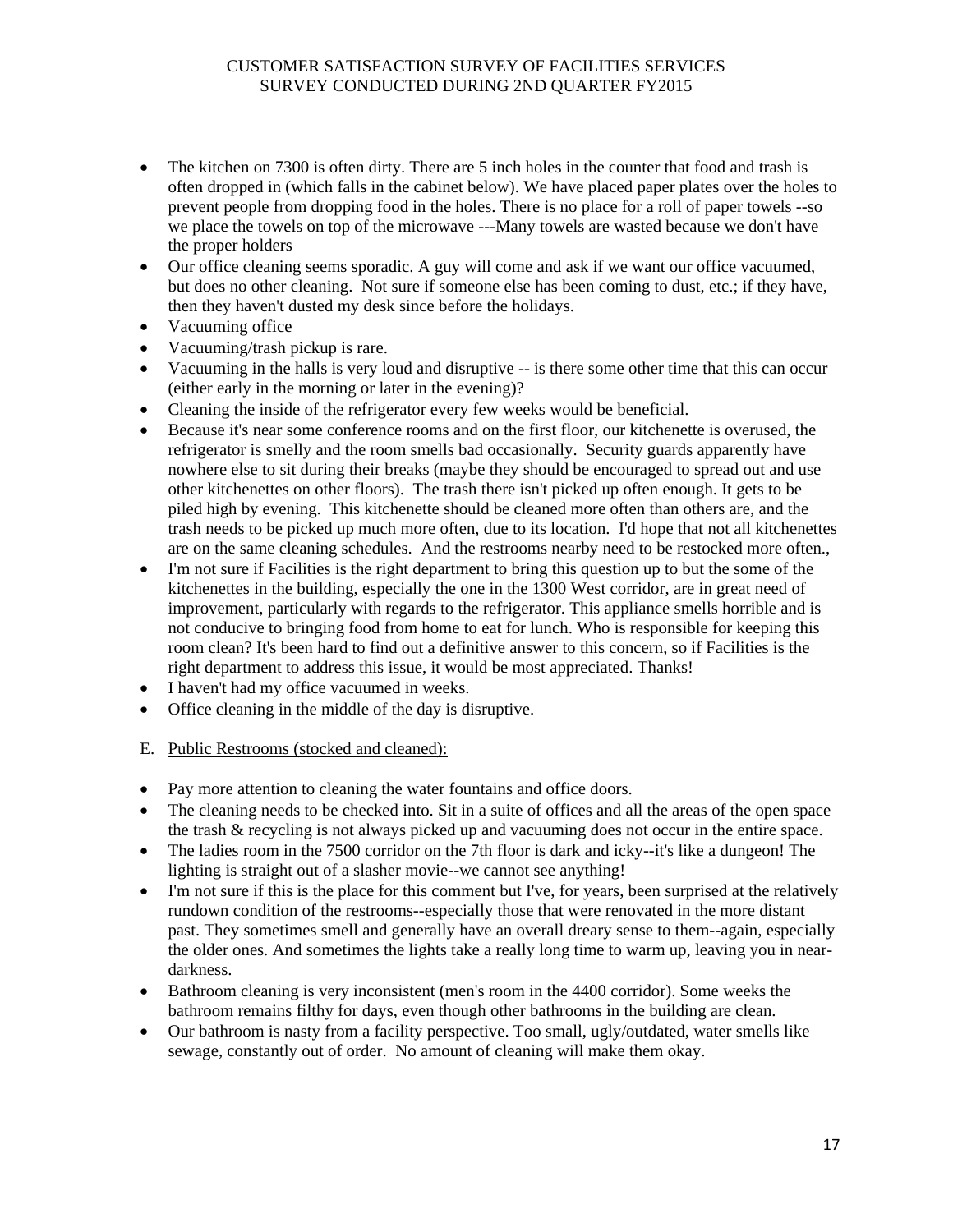- Not all housekeepers have the "key" to the dispensers for toilet paper and paper towels so it seems like a long time sometimes for those supplies to be replenished. Some supervisor needs to come with the key and the supplies.
- Using the Ladies Restrooms at the end of the day is like going to an alleyway behind a building. There are bags of trash from offices tossed on the floor by the trash can. I asked a woman why she was leaving her trash there and she said so it would be picked up. The bags are clear and there is always items in the bags that should be recycled. It is very frustrating. Can trash be picked up more often?
- My only suggestion is to have the restrooms checked periodically throughout the day. Folks act like they've never used indoor facilities and the place gets messy. I usually call if something is needed, and have picked up stuff from the floors on occasion, but I don't know that others do.
- Please keep the restrooms stocked. Thanks,
- F. Maintenance (lights, HVAC and plumbing):
- I cannot shut off the air or heat in my office- it is ON either hot or cold ALL THE TIME!
- Improve bathroom toilets to flush more efficiently; clear the clog.
- Fix the water fountains.
- Maintenance requests are not always handled timely. We recently reported a clogged toilet in the afternoon and when I left that evening around 7 pm, the toilet was still clogged. Very unsanitary situation for a public restroom.
- What is the problem with the hot water in the restrooms? If hot water is available, I must run the water for a while before I can feel the hot water.
- Lighting in hallways is not sufficient. There is a difference in lowering electric bill versus making it hard to read and see what is around. Further, it is bad for eyesight and negative impact to employee moral to work in a dark hallway.
- The SIB Building is in dire need of renovations like MIB. The offices are dated and have not been changed since the 1900's. The bathrooms are deplorable and dated, the sinks and toilets have not been updated since the 1900's. We have been asking that a cafe is installed in SIB for years so that we can have fresh salad or sandwich and hot coffee. We have been asking for all of the above for years. The parking lot is a mess and we have to dodge water puddles every time it rains. I think it is a shame that we are ignored and that we are not treated the same as MIB.
- My one complaint (which doesn't apply to above questions) is the showers in the rec center. One large and one small issue. Large issue - the hot water in the shower takes 5+ minutes to warm up. Small issue - place towel pegs on stalls in between showers instead of only down at the far end.
- Very frustrated with continued lack of hot water in the IDRA locker room -- particularly the showers. Is a little better, but not consistently.
- Kitchen sink water pressure is very low making it difficult to clean the sink and garbage disposal.
- We frequently have problems with our doorstop in 5245. It is prone to breaking and when we try to a separate rubber door stopper (wedge shape), it often fails to keep the door properly propped open. It seems that no matter how many requests we put it in to fix this, we do not get this resolved. It would be helpful to know more about the maintenance/carpenter schedule and priorities so we know where we are on the list.
- The women's bathroom on 7300 often smells bad and is not clean. Frequently, the toilettes don't flush properly. The sinks are large and shallow and water splashes on the floor. The mirrors are over the sinks and the lighting is poor, so it is difficult to see in the mirror.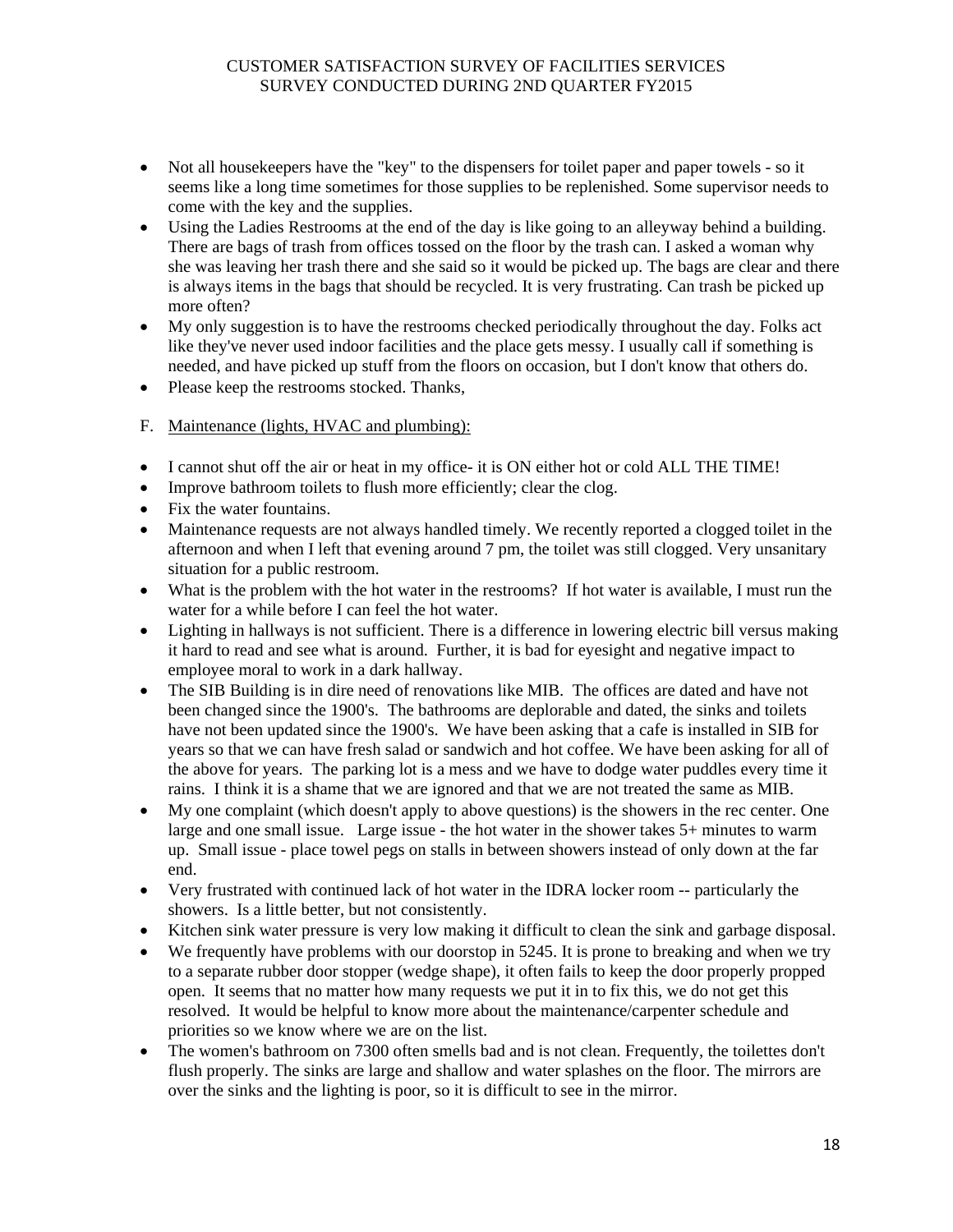- Lights out that have not been addressed. I have an HVAC unit that always needs to be serviced before it will produce heat, but I've never been able to get it serviced in a timely manner.
- Improve lighting in the building so it's not so dark, especially in winter time.
- Provide hot water in downstairs gym.
- I would like it if the building were brighter! Also the WiFi improvements cannot come fast enough.
- Get better hot water in the gym
- It seems like the punch list was never checked for the restrooms in Wing 2. All the ladies rooms require multiple flushes to clear the toilet bowls. Also, the bubbler heads on the majority of water fountains on all the floors are turned the wrong way or have low pressure. Again, this has existed since the floors were renovated.
- Toilets are often clogged.
- We have had two lights out on the main hall near wing 2 for over a week, despite calling for them to be replaced.
- There's an awful noise coming from pipes (HVAC?) in room 2454 that's extremely loud and distracting. Apparently this has been looked at many times with no resolution. I'm not sure anything can be done about it.
- At times the ventilation/air quality in the women's 7500 corridor restroom is poor for days on end. At this time, it is fine. Other nearby restrooms do not seem to have this problem
- Increase exhausts airflow in 4200 men's room to prevent odors.
- The handicapped doors at the E St. entrance are not reliable and there is no notification that the doors are not working, either inside or outside.
- It has taken over a week for a fire-door on a stairwell to be fixed.
- G. Occupational Safety, Health and Indoor Air Quality:
- I strongly advocate for the return of water cooler services. Tap water simply does not meet the purification standards recommended by doctors for those with sensitive immune systems or those who may be pregnant, become pregnant, or are nursing.
- While this is DC property, DOI should strongly move to repair large separation of the storm drain plate and sidewalk on northeast corner of MIB. The separation has been there for at least 6 months and someone could easily get hurt.
- Bathroom hot water temperature is not hot enough for washing hands with soap to help sanitize for germs.
- Provide a nurse practitioner or physician's assistant onsite, so that both diagnosis and prescriptions can be handled. Employees can be seen for fairly routine matters and miss less work.

#### H. Other Concerns/Suggestions:

- I disagree with the mail room contract staff being relocated. All were excellent workers and very kind and reliable people. How are we now supposed to get mail to and from DOI building in a timely manner?
- After hour's staff often come by and steal our candy and snacks left out.
- I disagree with the mail room contract staff being relocated. All were excellent workers and very kind and reliable people. How are we now supposed to get mail to and from DOI building in a timely manner? Joyce A. Jeter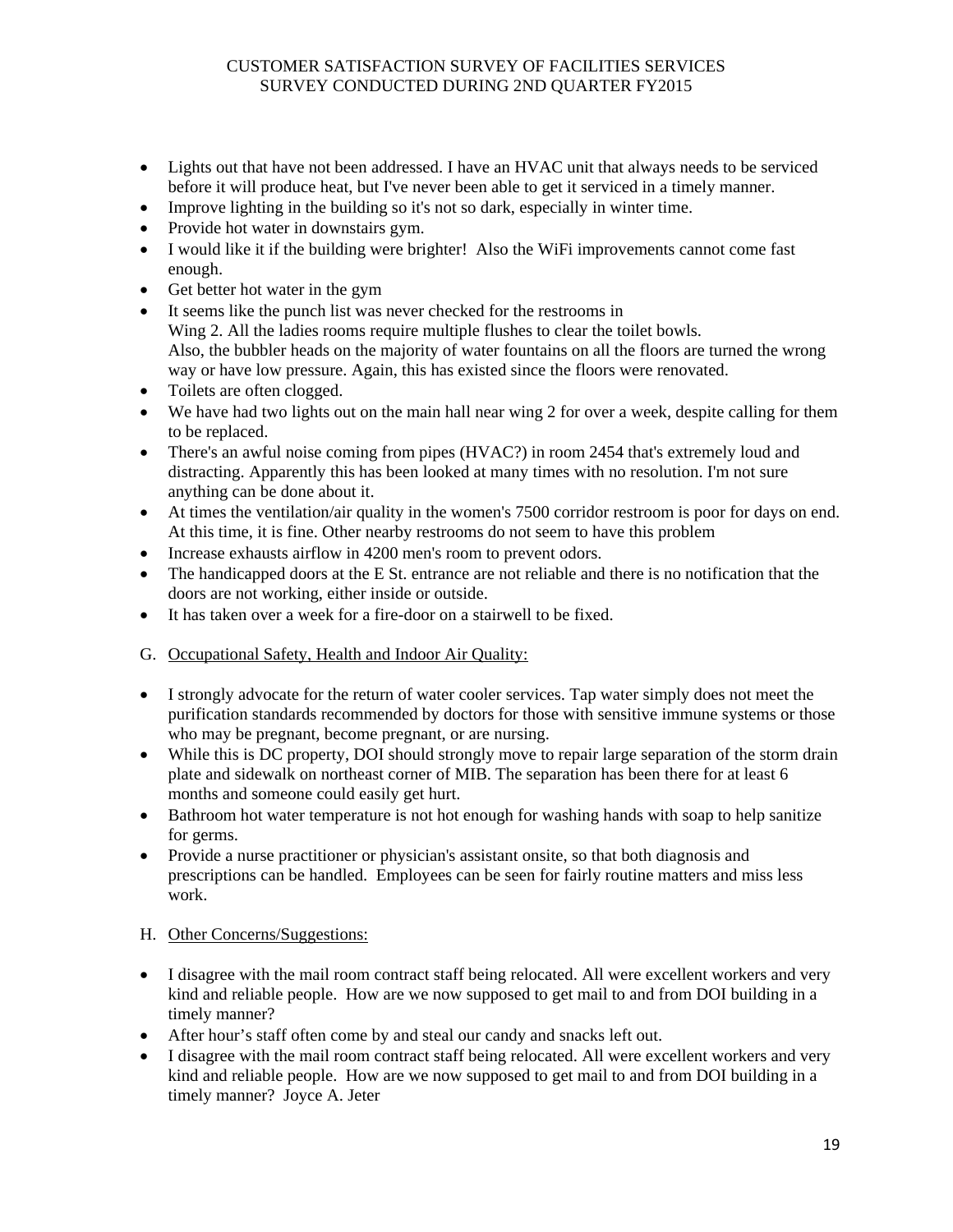- Offer a few healthy/organic options in the Bistro and/or Watering Hole.
- Offer more healthy and/or organic options in the snack bar.
- Require snack bar to allow payment by credit card.
- Consider adding a small grocery store, such as a Trader Joe's, for employees to pick up readymade meals and essentials during the day and/or on their way home (maybe keep it open 10am-6pm, so folks can stop in before they leave for the day)
- The hours of operation for the Post Office need to better align with those of DOI employees. They should not be closed during lunch hours - 11:30- 1:00.
- Vending machine stocking and choices.
- I have an electric vehicle and would like to be able to charge it while at work. I know there are barriers to this but, it seems, there are always barriers to change. It is interesting that you can get subsidies for riding your bike or using Metro but no option for electric charging - and I would be happy to pay for the charging.
- Why do you not pickup boxes that need to be mailed out? My office has had several heavy boxes of materials that needed to be mailed out via regular mail to another federal agency, but your people said we had to either bring them to the mail room, or call FedEx. I don't think a potential Workman's Comp claim for injuries sustained from carrying the boxes to the mailroom, or the added expense of express mail when regular mail is acceptable is cost effective for DOI. Thanks for this survey. I appreciate the opportunity to express my concerns. They are just things I hope you will consider moving forward.
- Why do you not provide bulk shredding of PII documents?? My office had boxes of documents that were purged from our records after our relocation but they had PII and could not be recycled. I was told by your folks that we could arrange and pay for shredding with outside vendors.

## **VI. NEXT STEPS**

The Office of Facilities Management is taking the following steps to address some of the primary concerns brought up in this survey.

## Communications:

This is a general area of concern that extended across all the survey questions from recycling/trash collection, and custodial, to facilities maintenance. The Office of Facilities Management will look at ways to ensure the broadest audience is reached regarding work going on within the building, and other important information. This includes making sure occupants receive timely updates on special projects as we have them. The customer service desk and our 202-208-2222 phone number has received great feedback since its inception, but we continue to look at better ways to improve the processes already in place. One thing is to provide additional training to staff to make sure that there is consistency in information that gets communicated to occupants.

Providing improved follow up and close-out of completed work is another area which OFAS is trying to focus more attention on. The primary focus will be on work within immediate offices, and emergency repairs where the priority is high, but will extend to other service requests as well. The goal is to take a more proactive approach to communicating progress on customer work orders.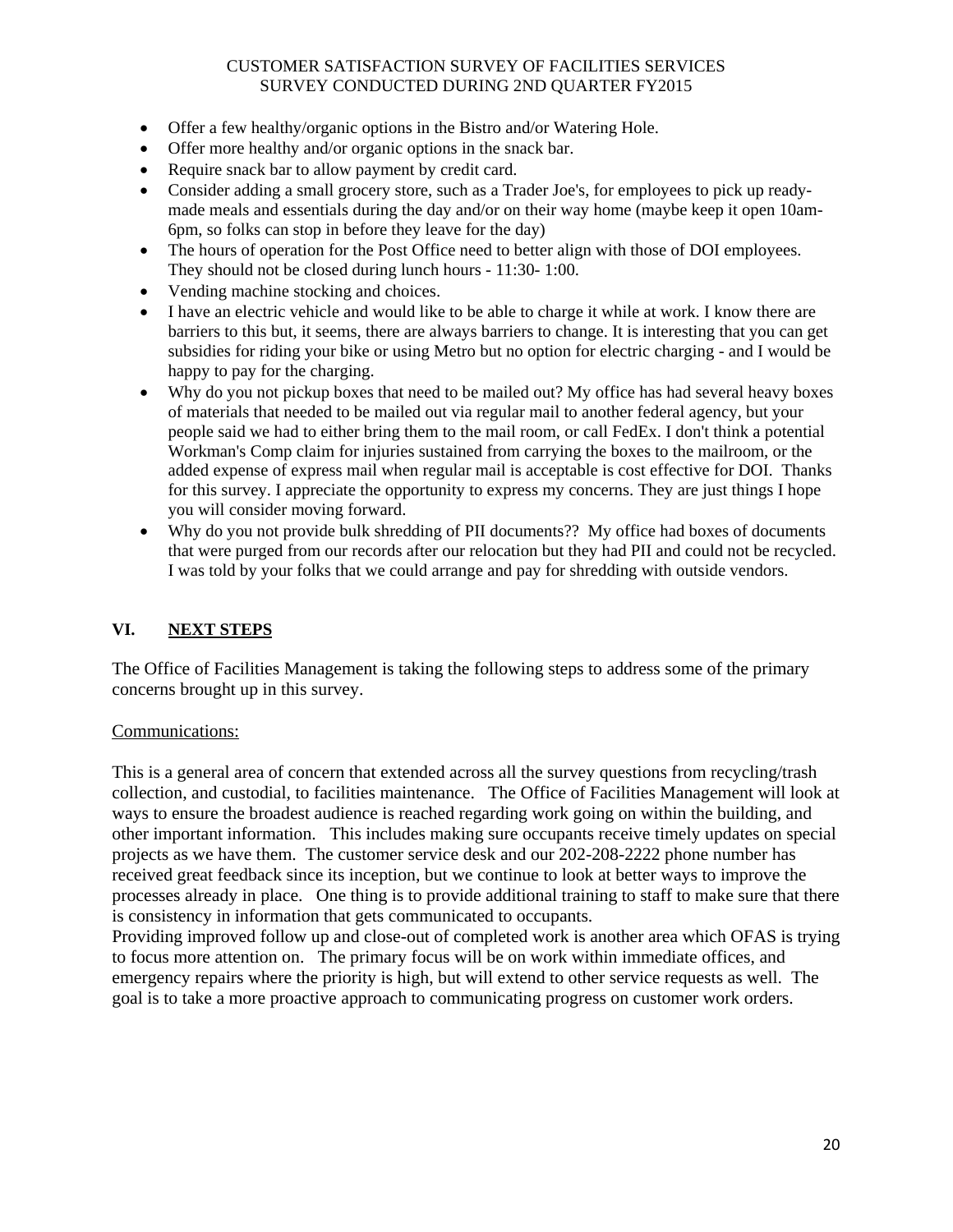## Trash Collection:

OFAS currently has a team in place to look at ways to improve the recycling program. Alongside this, we will also focus on options for improving the trash collection process for employees. This will include looking at the possibility for increasing the frequency of collections, and the days on which collections are made. OFAS staff will monitor the processes in place to see areas for improvement, and inconsistencies with the trash collections. Additionally, we will look at improving communications to employees on the processes, and training of all collection staff.

## Recycling Collection:

A project manager and team have been looking at options for improving the recycling collection within the MIB/SIB. While we are proud of the Department's success we also know there are options to make the process of recycling and composting easier, and also increase our recycling levels.

Recently a LAN message went out to let employees know of a new pilot program soon to be conducted at multiple wings in the MIB. This pilot will test new recycling and composting initiatives and communication strategies to increase participation in the program. The results from this initial pilot will enable OFAS to make more informed decisions on changes to the recycling and composting.

## Custodial Services:

Custodial work will be monitored closely to see where areas may be overlooked, or could be improved. One focus will to ensure that vacuuming and cleaning of offices, is occurring as scheduled, and with minimal disturbances to occupants.

Another concern was on the conditions of some of the kitchenettes, and particularly refrigerators within the MIB. The cleaning of the kitchenettes is a team effort that requires employees to remove food and other items often left in the refrigerators and to maintain them in a clean manner. The custodial staff will continue to do their part to make sure that the sinks, cabinets, counters and floors are maintained. Additional inspections will take place within these areas to access the cleanliness and stocking of paper towels.

## Public Restrooms (stocked and cleaned):

As part of the routine inspections conducted throughout the buildings, areas identified as either not being properly maintained or stocked will be more carefully checked throughout the day.

While we receive great communication from occupants letting us know about issues through the service desk number, OFAS will focus on being more proactive in identifying problem areas beforehand.